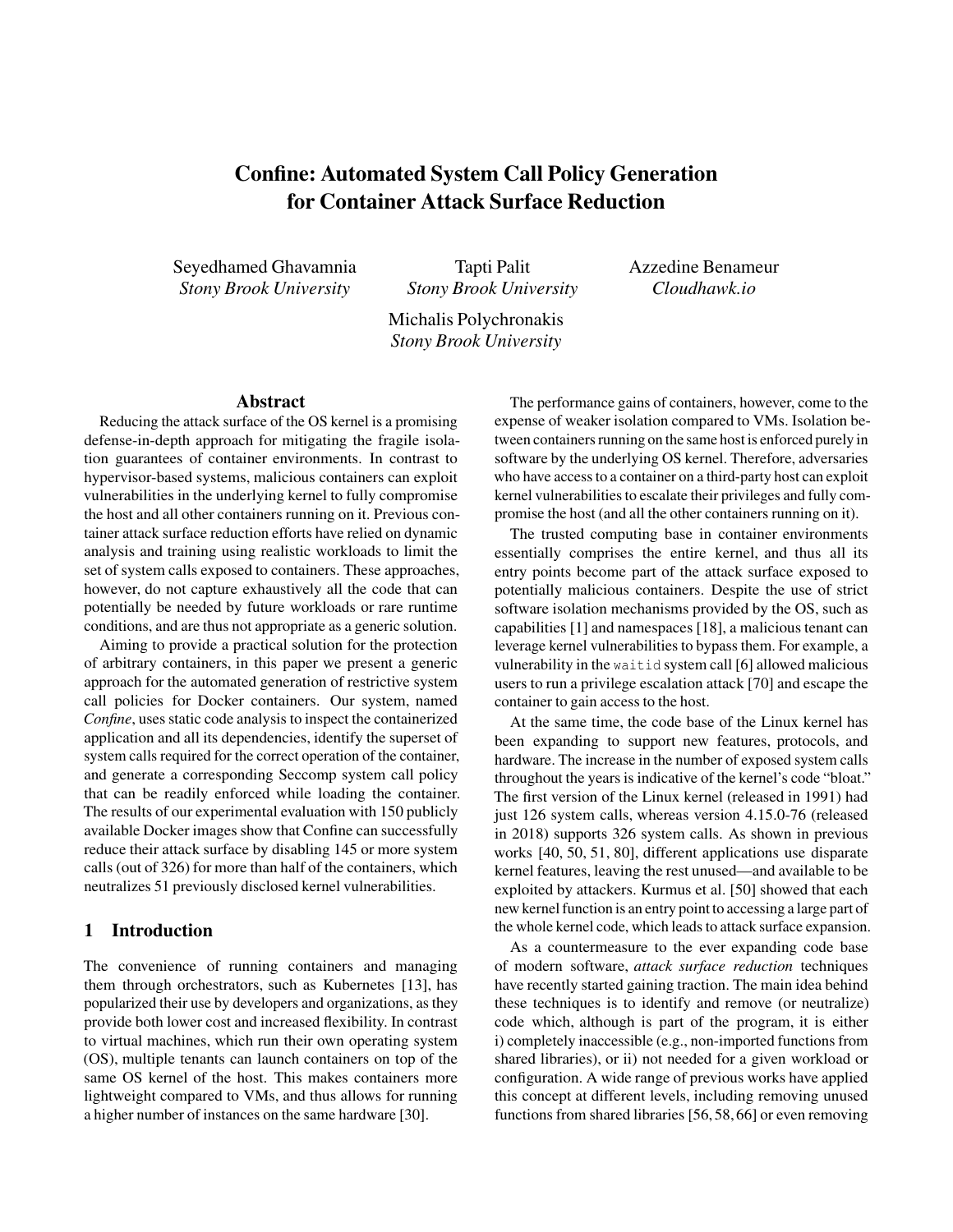whole unneeded libraries [\[47\]](#page-13-4); tailoring kernel code based on application requirements [\[50,](#page-13-2) [80\]](#page-15-0); or limiting system calls for containers [\[8,](#page-12-4) [68,](#page-14-4) [69,](#page-14-5) [75\]](#page-15-1). In fact, one of the suggestions in the NIST container security guidelines [\[59\]](#page-14-6) is to reduce the attack surface by limiting the functionality available to containers.

Despite their diverse nature, a common underlying challenge shared by all these approaches is how to accurately identify and maximize the code that can be *safely* removed. On one end of the spectrum, works based on static code analysis follow a more conservative approach, and opt for maintaining compatibility in the expense of not removing all the code that is actually unneeded (i.e., "remove what is not needed"). In contrast, some works rely on dynamic analysis and training [\[8,](#page-12-4) [50,](#page-13-2) [68,](#page-14-4) [69,](#page-14-5) [75,](#page-15-1) [80\]](#page-15-0) to exercise the system using realistic workloads, and identify the actual code that was executed while discarding the rest (i.e., "keep what is needed"). For a given workload, this approach maximizes the code that can be removed, but as we show in Section [4,](#page-2-0) it does not capture exhaustively *all* the code that can *potentially* be needed by different workloads—let alone parts of code that are executed rarely, such as error handling routines.

Given that previous efforts in the area of attack surface reduction for container environments have focused on dynamic analysis [\[8,](#page-12-4) [68,](#page-14-4) [69,](#page-14-5) [75\]](#page-15-1), in this work we aim to provide a more generic and practical solution that can be readily applied for the protection of any container without the need for training. To that end, we present an automated technique for generating restrictive system call policies for arbitrary containers, and limiting the exposed interface of the underlying kernel that can be abused. By relying on static code analysis, our approach inspects *all* execution paths of the containerized application and all its dependencies, and identifies the superset of system calls required for the correct operation of the container.

Our fully automated system, named *Confine*, takes a container image as its input and generates a customized system call policy. Containers, once initialized, run a single application for their entire execution time. We use dynamic analysis to capture all binary executables that might be invoked during container initialization. This initial limited dynamic analysis phase does not depend on the availability of any workloads, and just pinpoints the set of executables that are invoked in the container, which are then statically analyzed. We have chosen Docker as the main supported type of container images, as it is the most widely used open-source containerization technology.

We experimentally evaluated our prototype with a set of 150 publicly available Docker images, and demonstrate its effectiveness in deriving strict system call policies without breaking functionality. In particular, for about half of the containers, Confine disables 145 or more system calls (out of 326), while at least 100 or more system calls are disabled in the worst case and 219 in the best case. This is in stark contrast to Docker's default list of 49 (plus four partially) disabled system calls. More importantly, disabling these system calls effectively *neutralizes 51 previously disclosed* *kernel vulnerabilities*, in addition to the 25 vulnerabilities mitigated by Docker's default Seccomp policy.

The main contributions of our work include:

- We propose a generic approach for the automated generation of restrictive, ready-to-use Seccomp system call policies for arbitrary containers, without depending on the availability of source code for the majority of the target programs.
- We performed a thorough analysis of Linux kernel CVEs, mapping them to functions in the kernel code. We identified which system calls can be used to exploit each CVE, and used this mapping as the basis for evaluating the effectiveness of our approach.
- We examined more than 200 of the most popular publicly available Docker images from Docker Hub [\[7\]](#page-12-5) and present an analysis of their characteristics.
- We experimentally evaluated our system with the above images and demonstrate its effectiveness in generating restrictive system call policies, which neutralize 51 previously disclosed kernel vulnerabilities.

Our Confine prototype is publicly available as an open-source project from <https://github.com/shamedgh/confine>.

## 2 Background

The attack surface of the OS kernel used by containers can be reduced by *restricting* the set of system calls available to each container. In this section, we describe how Linux containers provide isolation to different "containerized" processes, and how SECure COMPuting with filters (Seccomp BPF) [\[23\]](#page-12-6) can be used to reduce the kernel code exposed to containers.

### 2.1 Linux Containers

Linux containers are an OS-level virtualization approach, which can be used to execute multiple userlands on top of the same kernel. The Linux kernel uses Capabilities [\[1\]](#page-12-1), Namespaces [\[18\]](#page-12-2) and Control Groups (cgroups) [\[3\]](#page-12-7) to provide isolation among different containers.

Namespaces are a kernel feature that virtualizes *global* system resources (specifically: mount points, process IDs, network devices and network stacks, IPC objects, hostnames, user and group IDs, and cgroups), providing the "illusion" of exclusive use of these resources to processes within the same namespace. Control Groups allow processes to be organized into hierarchical groups, whose usage of various types of resources (e.g., CPU time, memory, disk space, disk and network I/O) can be limited, accounted, or prioritized accordingly. Containers use cgroups to provide "fair" usage of resources.

Docker [\[7\]](#page-12-5) is a platform that employs the software-as-aservice and platform-as-a-service models for developing,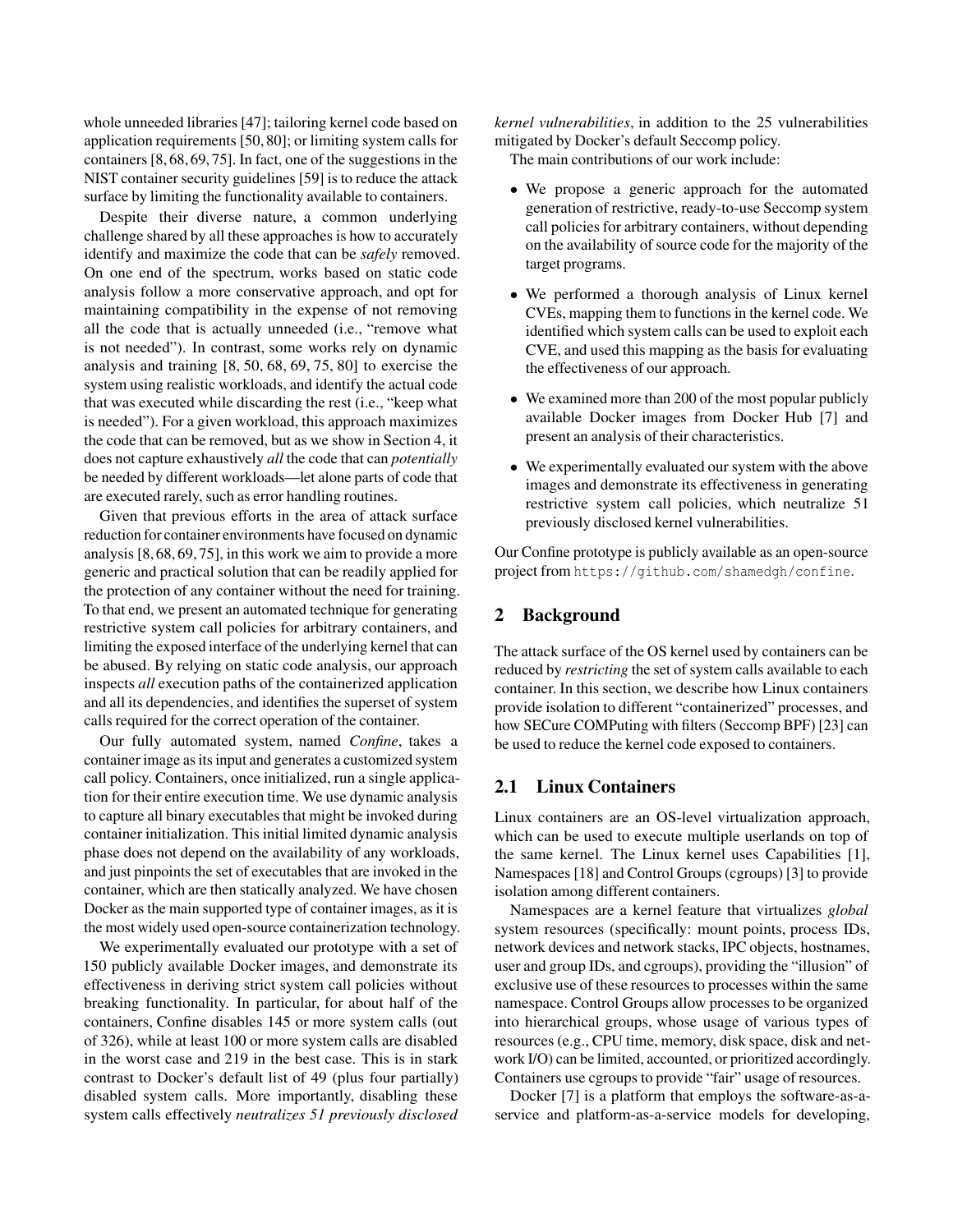deploying, and running containers. Every Docker container launched is based on a Docker image, which is a file built in layers, encapsulating the entire environment (including a whole Linux distribution, libraries, and support utilities) required to execute the containerized application(s). The specification of the Docker image is described in a text file, called *Dockerfile*. The Dockerfile essentially contains all the commands required to assemble the respective image. Docker uses Linux namespaces and cgroups to provide isolation between containers.

Docker Hub [\[7\]](#page-12-5) is a central repository of both communitybased and official Docker images, which has drastically popularized container use among system administrators. More importantly, by building streamlined services with a minimal code base, Docker has enabled corporations to increasingly switch to the use of microservices. Each microservice can be configured as a Docker image once, and then multiple instances of it can be launched.

### 2.2 Seccomp BPF

User-space applications communicate with the OS kernel through the provided set of *system calls* , i.e., a pre-defined API that allows access to specific kernel functionalities programmatically. More importantly, however, applications typically need only a *subset* of the available system calls to function properly, i.e., most applications do not make use of all the provided system calls.

Nevertheless, although a program may not use all of the provided system calls, the complete set is available to all processes. This modus operandi has two issues: (1) a compromised application may use additional system calls (from what the author of the application originally intended) to carry out malicious operations that require access to system resources (e.g., filesystem, network) that the application never meant to access; and (2) a malicious (or compromised) application may invoke unused system calls to exploit underlying kernel vulnerabilities (typically related to the implementation of a given system call) for privilege escalation [\[45,](#page-13-5) [46\]](#page-13-6), thereby gaining access to every process and container on the host.

Seccomp BPF [\[23\]](#page-12-6) is a mechanism for restricting the set of system calls that are accessible by a given application. Specifically, Seccomp BPF uses the Berkeley Packet Filter language [\[55\]](#page-14-7) for allowing developers to write arbitrary programs that act as system call filters, i.e., BPF programs that inspect the system call number (as well as argument values, if needed) and allow, log, or deny the execution of the respective system call. Docker containers can be executed with Seccomp BPF profiles, allowing users to provide allow/deny lists of permitted/prohibited system calls. The specified allow/deny list is applied to the entire process namespace, limiting all processes executed inside the respective container. We use this mechanism to reduce the kernel code available to each container.

<span id="page-2-1"></span>

Figure 1: Example of control flow in Nginx that is missed by dynamic analysis. Ovals represent functions, while rectangles represent basic blocks. Dashed branches and blocks are not executed during training.

#### 3 Threat Model

We consider a local adversary who has full access to a container running on a third-party host. This access may be granted either legitimately (e.g., as a regular user of a cloud service), or as a result of compromising a vulnerable process running on the container. Potential victims include the OS kernel of the host, as well as any other containers running on it. We specifically focus on preventing the attacker from escaping a container preventing the exploitation of an application running on a container is not the focus of our work. Any exploit mitigations and defenses deployed on the host or individual containers are orthogonal to our approach, as it does not rely on any additional protection mechanisms being in place at user or kernel space.

Confine limits the set of system calls an attacker can invoke. In case of vulnerability exploitation, this means that exploit code (e.g., shellcode or ROP payload) or malicious programs run by the attacker will have more limited capabilities, as they cannot rely on system calls that are not needed by the container. More importantly, by preventing access to less frequently used and less tested system calls—the kernel code of which may contain vulnerabilities that can lead to privilege escalation [\[53\]](#page-14-8)—an attacker cannot trigger those vulnerabilities to compromise the kernel, as the respective system calls cannot be invoked in the first place.

### <span id="page-2-0"></span>4 The Need for Static Analysis

Previous works [\[8,](#page-12-4) [68,](#page-14-4) [69,](#page-14-5) [75\]](#page-15-1) have used dynamic analysis to derive the list of system calls used by a container. However, dynamic analysis is not sound, and thus can miss system calls along execution paths that were not exercised during the training phase. To demonstrate this issue, we manually analyzed Nginx and discovered three examples of system calls that would be missed if only dynamic analysis were used. For our evaluation, we use Nginx with the Cache Management and Auto Index features enabled.

Nginx spawns a separate *cache-manager* process to handle cache management. This process clears the older cached files when the cache is full using the unlink system call. Dynamically analyzing Nginx would capture the initialization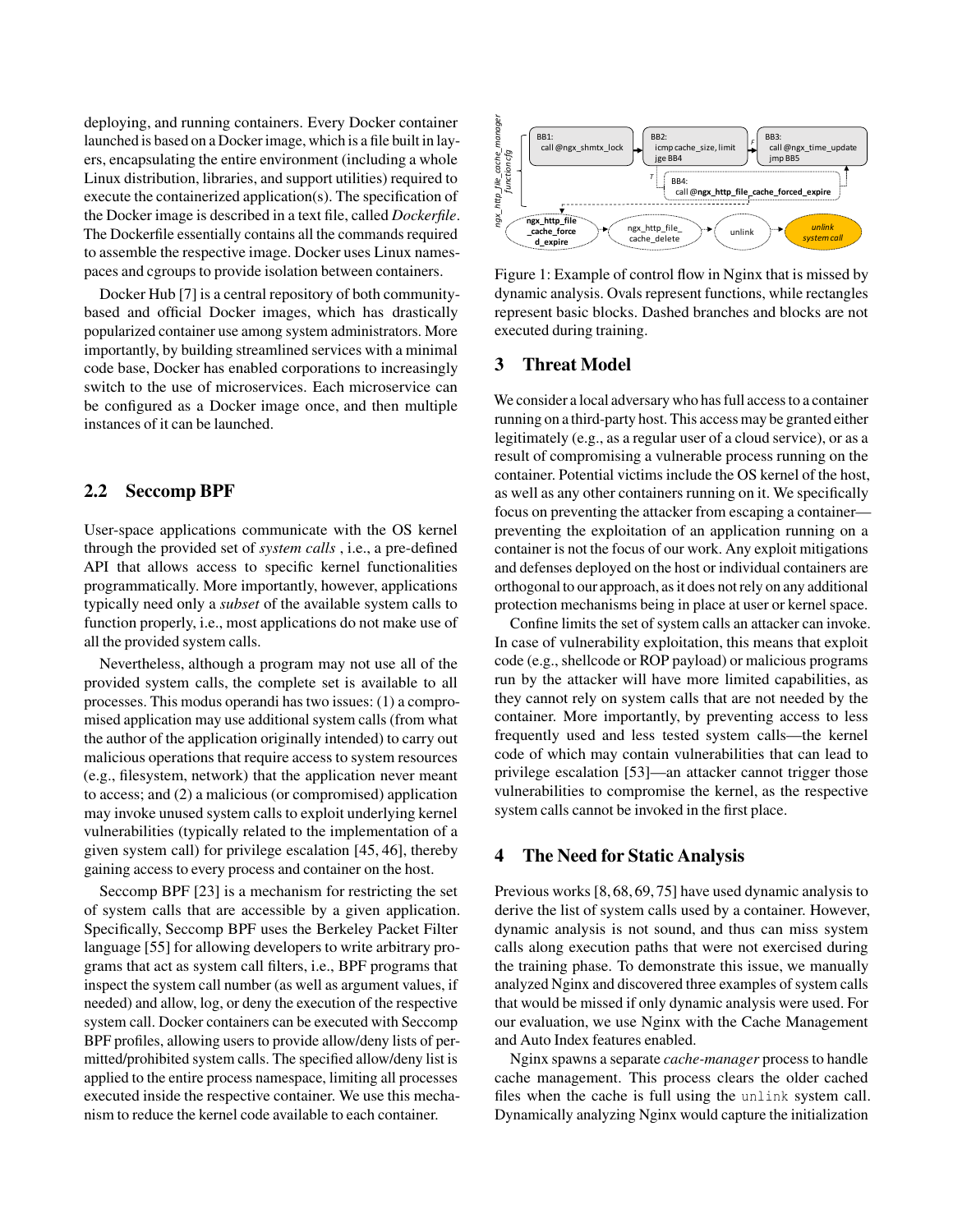of the cache-manager process, but would likely fail to capture the *deletion* of older cached files, and therefore fail to capture the use of the unlink system call. As the unlink system call is not invoked anywhere else during the normal execution of the program, relying on training alone would cause it to be marked as unused. Moreover, extending the training phase for a longer duration would not solve the problem because the deletion of older files is triggered only when the cache is full. Training would need to request enough *new* files to fill up the cache. Correctly setting up the training process to handle such situations is thus challenging. Figure [1](#page-2-1) shows the parts of the control flow that are not discovered during training.

Another example of failure to capture a system call is the use of lstat when displaying directory listings. Apart from this functionality, lstat is not used in any other part of Nginx. As listing a directory is usually triggered by users who manually type a URL, and not by following any existing URL on a website, it is unlikely that a training-based approach would be able to capture this system call.

In yet another case, the Nginx binary can be updated with a newer version without dropping client connections. The system calls getsockopt and getsockname are used to hand over the existing socket connections to the new process, and are not used anywhere else in the code, making it challenging for dynamic analysis to discover them.

The above examples are indicative of the trade off between fragility and overapproximation faced by dynamic and static analysis. Relying on dynamic analysis alone would require the training to be comprehensive enough to anticipate and capture all above corner cases. In contrast, static analysis results are guaranteed to be sound, but may include system calls that are never invoked by certain workloads. As we aim for a practical and generic solution, we opt for using static analysis to capture the superset of system calls used by an application.

### 5 Design

Our goal is to reduce the kernel attack surface available to a malicious tenant of a container service by limiting the number of system calls available to each container, which can potentially be of use for malicious purposes (either as part of exploit code, or as a gateway to exploiting kernel vulnerabilities). To achieve this, Confine "hardens" the container image once it has been fully configured by the user, by limiting access to only those system calls that are actually needed for the proper operation of the container.

Identifying the system calls that are necessary for the correct execution of the container requires addressing the following requirements: 1) identify all applications that may run on the container; 2) identify all library functions imported by each application; 3) map library functions to system calls; and 4) extract direct system call invocations from applications and libraries.

Figure [2](#page-4-0) presents a high-level overview of our approach, which, given a container image, automatically generates

Seccomp rules that limit the system calls that may be invoked. Confine currently supports Docker containers running on a native Linux-based host, but similar analysis could be performed for other container environments and operating systems.

### <span id="page-3-0"></span>5.1 Identifying Running Applications

Although containers are usually specialized to run a single application or service, they typically invoke many other utility and support programs prior to executing the main program. For example, the default MongoDB Docker image [\[16\]](#page-12-8) invokes the following supporting programs to set up the environment: bash, chown, find, id, and numactl. To generate system call policies, we must thus identify all programs that can potentially run during the lifetime of a container. Confine relies on limited dynamic analysis to capture the list of processes created on the system. A profiling tool records every application launched within a configurable time period (30 seconds by default) since the creation of the container—long enough to capture both system initialization, as well as the "stable" state of the system. The obtained set of applications is then used to derive the corresponding system call policy. We further discuss the completeness of the derived list in Section [8.](#page-10-0)

Our approach is different from previous works that rely on dynamic training using various workloads to derive a list of allowable system calls [\[75\]](#page-15-1). In our approach, the goal of the dynamic analysis is merely to identify the set of binary executables to be analyzed—the system calls invoked by these programs are then derived statically.

The above dynamic analysis is meant to be a convenient and automated way to carry out the batch analysis of multiple container images. For containers that may include applications that are not launched from the beginning, our system supports manually provided external lists of executables that should be included in the analysis.

#### <span id="page-3-1"></span>5.2 Static Analysis

Dynamic analysis often fails to exercise all possible code paths, especially when comprehensive workloads are not available during training. To ensure complete code coverage, once we have the list of applications that are executed on the container, we perform static analysis to extract the system calls that are needed for the correct execution of each application.

Libc User programs typically invoke system calls through the libc library, which provides corresponding wrapper functions (e.g., the libc function read invokes the system call SYS read). Confine analyzes the source code of libc to derive a mapping between exported functions and the system calls they invoke. For the rest of the programs and libraries on a given container, however, Confine only needs to analyze their *binaries*.

A libc function may have multiple control flow paths to the actual system call. To correctly identify which system calls are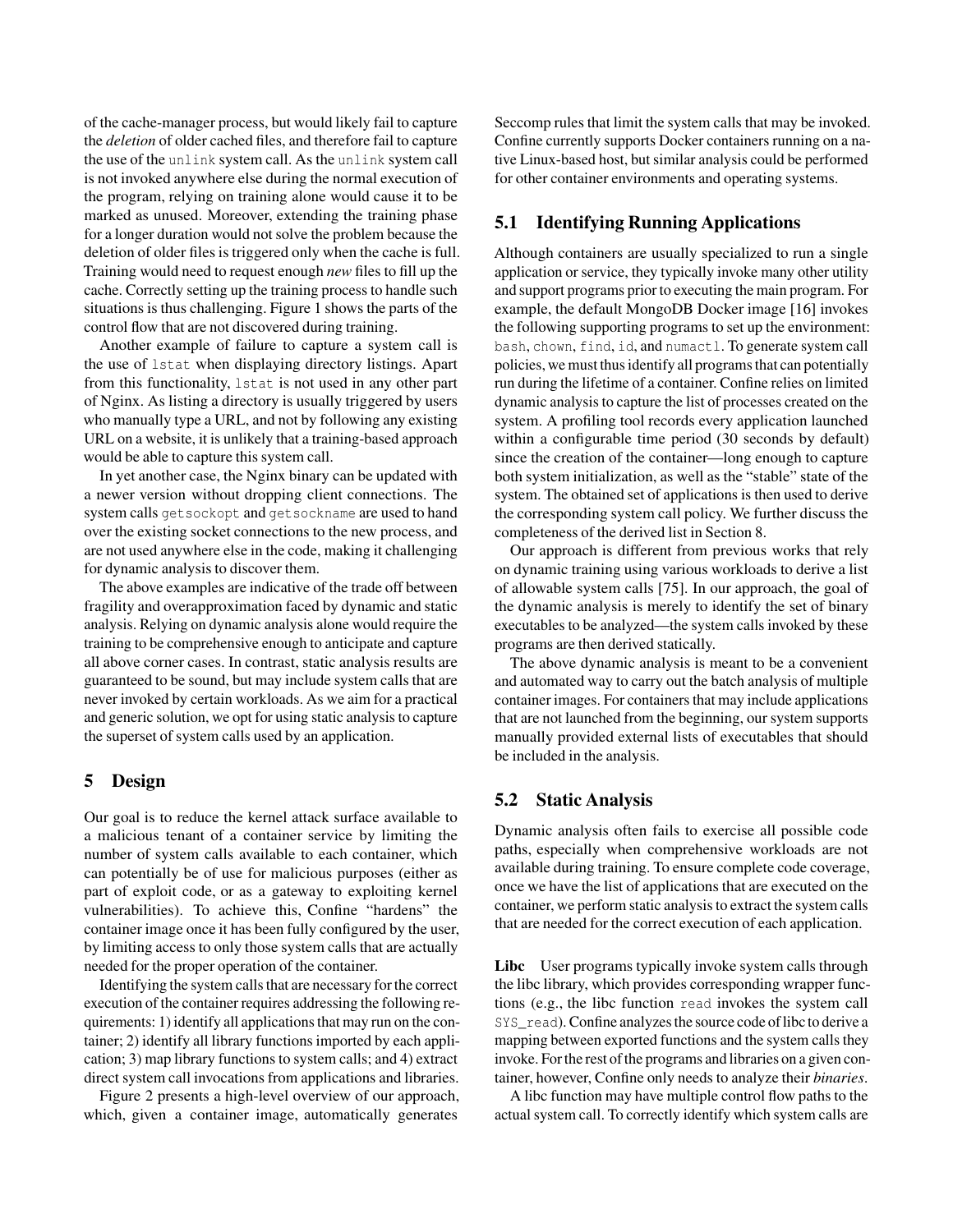<span id="page-4-0"></span>

Figure 2: Overview of Confine's system call extraction process. A one-time dynamic analysis phase that does not require any application-specific workloads is used for the sole purpose of identifying the applications running in the container. Each application is then statically analyzed to identify all the library functions that it uses, and the system calls it relies on.

invoked by a given libc function, we thus need to analyze these control flow paths. To that end, Confine statically analyzes the source code of libc to derive its full call graph, and accurately map each function to its respective system calls.

Function pointers are used widely in libc. However, performing accurate points-to analysis has significant scalability and performance issues [\[29,](#page-12-9) [42\]](#page-13-7). To avoid having to perform points-to analysis, we follow a more conservative approach and retain all system calls that are invoked through any function that has its address taken. In Section [6.1](#page-4-1) we discuss the technical challenges we encountered during this process.

Having an accurate mapping between libc functions and system calls, it is then straightforward to analyze each program (main executable and libraries), identify all imported libc functions, and derive the set of all possible system calls the program may invoke. It is important to stress that this phase is performed only *once* per libc *version*—the derived mapping is then saved and used across all containers.

Direct System Call Invocation In addition to using libc wrappers, applications and libraries may also invoke system calls directly using the syscall() function, or using the syscall assembly instruction. Although the number of applications and libraries which use this approach are limited, for the sake of completeness, we use binary code disassembly to extract any directly invoked system calls. We describe in detail this process in Section [6.2.](#page-5-0) Some applications developed in languages other than C/C++ also require special considerations which we discuss in Section [6.3.](#page-6-0)

### 5.3 Hardening the Container Image

Once we have generated the list of system calls needed to run the container, we can proceed to harden the container image. Docker containers support the use of Seccomp filters to limit the system calls accessible from the container. The user can launch the container with a custom ruleset which specifies the system calls that can be accessed by the container. This ruleset can be either in the form of a deny list or an allow list of system calls prohibited or permitted. For Confine, we use a deny list of system calls that the container is not allowed to invoke.

Based on the analysis performed in Sections [5.1](#page-3-0) and [5.2,](#page-3-1) we use an automated script to derive the list of prohibited system calls, and construct the corresponding Seccomp profile. If any new application needs to be executed on the container after this process, the administrator must run the analysis on the application to update the Seccomp profile.

### 6 Implementation

### <span id="page-4-1"></span>6.1 Mapping Libc Functions to System Calls

To ensure correctness, a precise function call graph is required to identify and filter unused system calls. Based on our analysis of more than 200 popular Docker images from Docker Hub [\[7\]](#page-12-5), we found that even though most containers use the popular glibc library as their main user-space libc library, musl-libc [\[17\]](#page-12-10) was also used in 12 occasions. Although both musl-libc and glibc provide implementations of the C standard library functions, and applications should be able to use both interchangeably, we discovered that the system calls used by standard libc functions some times differ between musl-libc and glibc.

To maximize compatibility, we analyzed both libraries independently to extract their call graphs and their corresponding function-to-system-call mapping. Moreover, due to certain differences between glibc and musl-libc, which we discuss next, we had to use a different toolchain for the analysis of each of these libraries.

#### 6.1.1 Musl-Libc

Musl-libc [\[17\]](#page-12-10) is a lightweight C standard library which has a smaller codebase compared to glibc. For our analysis, we compiled musl-libc with the LLVM [\[14\]](#page-12-11) compiler toolchain and implemented an LLVM pass to extract the complete call graph. This pass operates on the intermediate representation (IR) of the code and records each function call. To identify system calls, in addition to recording each function call, we make special note of calls to the syscall function. Using the extracted call graph, we create a map between each exported function in musl-libc and the system calls it invokes. We modified the compiler toolchain to invoke the pass before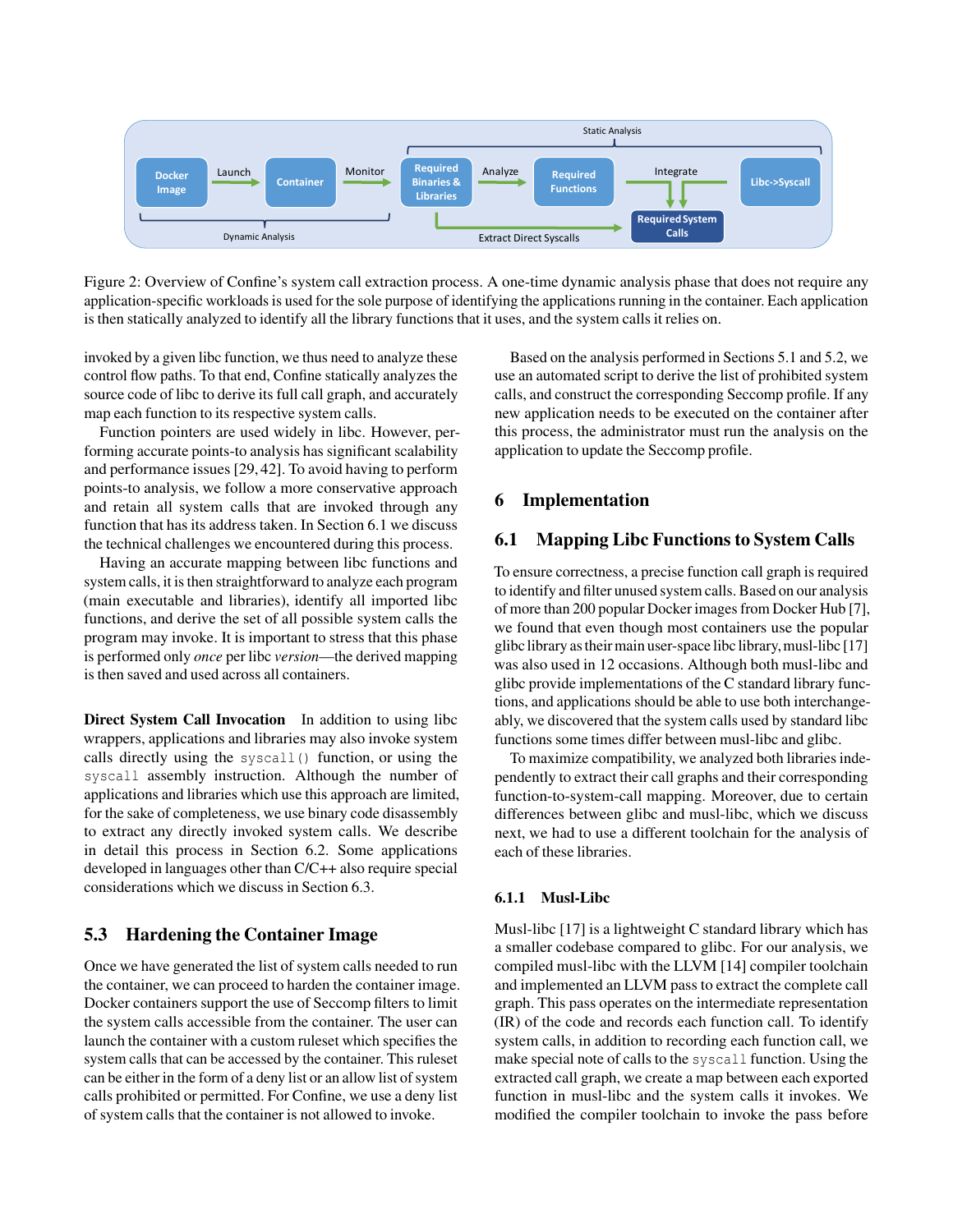any optimization to prevent the loss of precision due to optimizations and code transformations.

Musl-libc uses a weak alias macro to define weak symbols for functions. Weak symbols can be overridden by strong symbols having the same name, without name collision errors. Our LLVM pass keeps track of these aliases as well.

#### 6.1.2 Glibc

Glibc is the most popular libc implementation used in most containers. Glibc heavily relies on multiple GCC [\[11\]](#page-12-12) features which are not implemented in LLVM. Due to this issue, we implemented a second analysis pass to extract the call graph and system call information from glibc, based on the GCC RTL (Register Translation Language) Intermediate Representation. Our call graph extraction implementation is based on the Egypt [\[38\]](#page-13-8) tool, which operates on GCC's RTL IR. We discovered that there are three main mechanisms through which glibc invokes system calls.

System Call via Inline Assembly and Assembly Files This is the most straightforward mechanism for invoking system calls. Functions such as accept4(), which is responsible for accepting incoming socket connections, contain inline invocations using the x86-64 syscall instruction. Given the source code, the Egypt tool constructs the function call graph for any given application or library. We augmented Egypt to iterate over every call instruction in the RTL IR and record any native x86-64 syscall instruction. Similarly, assembly files also contain syscall instruction. Therefore, we analyze the assembly files and extract all syscall instructions.

System Call Wrapper Macros In addition to directly using the syscall instruction, glibc also uses macro expansion to generate wrappers to system calls. Other glibc routines use these wrappers to invoke system calls. Because these wrappers are implemented as architecture-dependent (in our case x86-64) macros, they cannot be retrieved by analyzing the RTL IR. Moreover, the parameters to these macros are provided by a bash script during compile time.

The syscall-template.S file contains the macros T\_PSEUDO, T\_PSEUDO\_NOERRNO, and T\_PSEUDO\_ERRVAL, that define wrappers to system calls. The list of system calls to be generated, along with other information, such as symbol names and the number of arguments, are provided in the syscalls.list file. The Bash script make-syscalls.sh reads this file at compile time, generates the correct macro definitions, and invokes the expansion of the macros in the syscall-template.S. This script is invoked as part of the build process of glibc. During the compilation of glibc, we trace the execution of this script and record the relevant macro definitions observed during its execution. Using these macros and macro definitions, we derive the mappings between these wrappers and their respective system calls.

Weak Symbols and Versioned Symbols Similarly to musllibc, glibc uses the weak\_alias macro to define weak symbols for functions. GCC supports symbol versioning, and glibc uses this feature to support multiple versions of glibc. The versioned symbols are defined using the macro versioned\_symbol. Both weak alias and versioned symbol provide aliases for functions. Other functions within glibc, as well as the applications using glibc, can invoke these aliased functions either through the original function name or its alias. We analyze the C source code to extract these aliases, and add them to the call graph.

### <span id="page-5-0"></span>6.2 Binary Analysis

To capture a trace of all invoked executables, we leverage Sysdig [\[26\]](#page-12-13) to monitor the execve calls made during the initial 30 seconds (configurable value) of the container. After we generate the list of programs the container runs, we further perform static analysis to extract the list of system calls necessary for the correct execution of the container.

#### 6.2.1 System Call Invocation Through Libc

After extracting the list of binaries, we recursively find any other libraries (except libc) that are loaded by them, and then use objdump to extract the superset of imported functions across all main executables and libraries. This analysis gives us the list of libc (glibc or musl-libc) functions that are imported by an application and its libraries. Then, using the libc-to-syscall map generated as described in Section [6.1,](#page-4-1) we derive the list of system calls required by the application. In addition to these, the Docker framework itself needs certain system calls to run. Consequently, after deriving the required system calls for all the programs of a container, we combine them with the list of system calls which Docker requires by default to launch the container.

#### 6.2.2 Direct System Call Invocation

We further encountered a limited number of libraries and applications that invoke system calls directly through either the libc syscall() interface, or the native syscall assembly instruction. Analyzing such invocations requires deriving the values of the arguments being passed to the system call. Fortunately, extracting the first argument, which specifies the system call number, is straightforward, as it is typically set by the (few) instructions preceding the syscall instruction orthe syscall() function invocation. We therefore use binary code disassembly to identify the system call number by extracting the values assigned to the RAX/EAX register for the syscall instruction, and the RDI/EDI register for the syscall() function. Confine currently supports only x86-64, but adding support for other platforms is straightforward by following their calling conventions.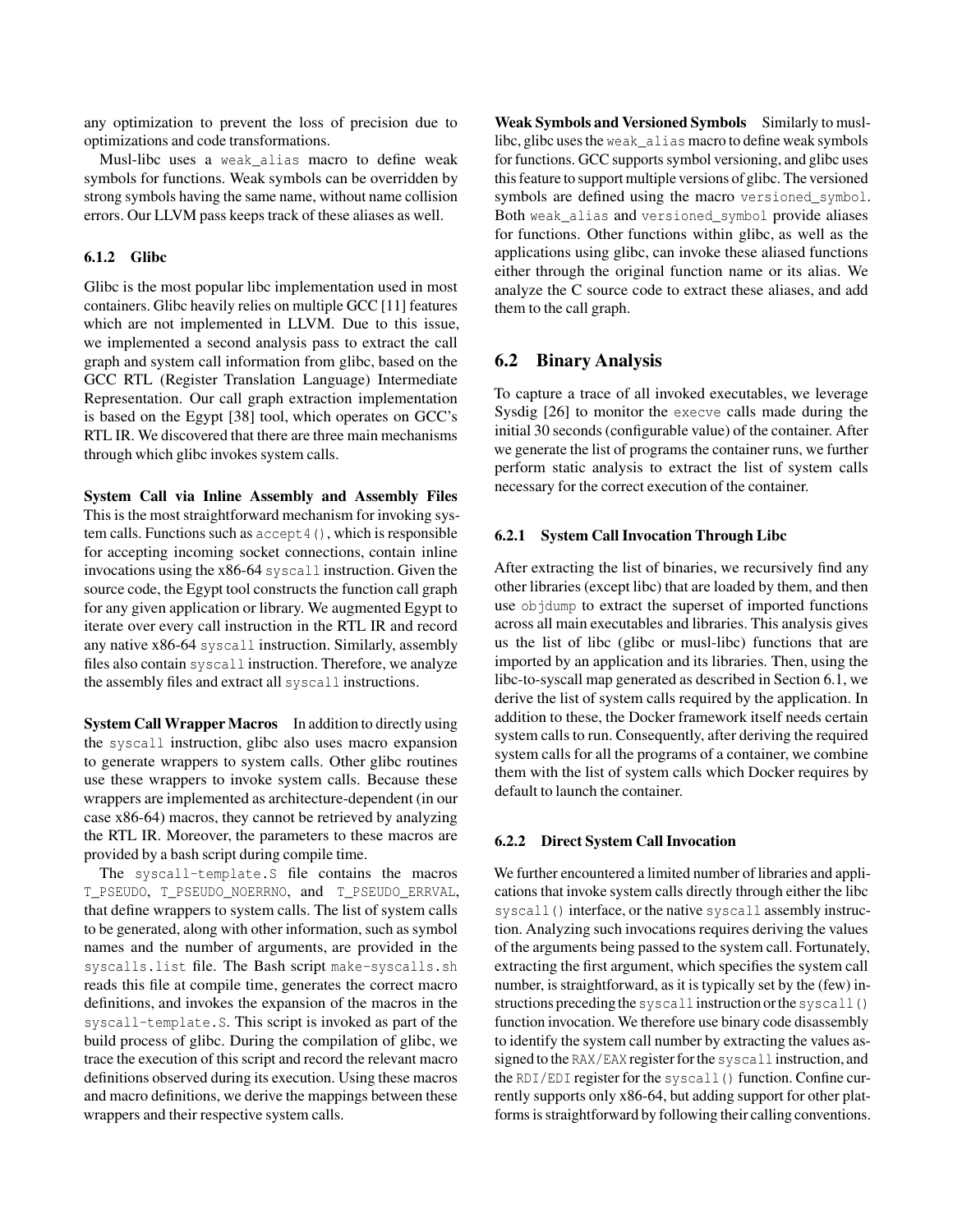#### 6.2.3 Dynamically Loaded Libraries

An issue that requires special consideration is dynamic loading, a mechanism through which applications can load modules on demand throughout their execution. The dlopen(), dlsym(), and dlclose() API functions are used to load a library, retrieve its symbols, and close it, respectively. Because these operations are performed at run time, any libraries loaded in this way cannot be identified by looking at the application's ELF binary header. For instance, Apache Httpd uses this feature to load libraries based on the user-defined configuration. Quach and Prakash in [\[65\]](#page-14-9) have shown that only around 3% of the 3174 programs and 2% of the 4292 libraries analyzed in their dataset used these features, all of which loaded the required libraries during initialization.

To identify such dynamically loaded libraries, we monitor the list of libraries loaded by the application at run time through the /proc virtual file system, which provides this information for every process. In Section [6.3](#page-6-0) we discuss how we use the same technique of monitoring the procfs to detect the list of libraries used by Java applications.

One consideration is that if an application dynamically loads libc, we cannot identify the individual functions imported by the application, and would have to retain all system calls made by libc. However, it is unlikely that libc will be loaded in this fashion, as dynamic loading is used for modules that provide *additional* functionality to the application. We did not encounter any such case in our experiments.

# <span id="page-6-0"></span>6.3 Language-specific Considerations

Different languages have different software stacks, and therefore different analysis techniques to extract the system call policies. The programming language of the containerized application has an important effect on the analysis methods used to identify the system calls required by a given application. In this section, we describe the different techniques we used to handle applications written in programming languages other than C/C++, which we encountered during our study of the top 200 Docker images. In Section [7](#page-7-0) we present statistics on the usage of these languages across the container images studied.

<span id="page-6-1"></span>Go Applications written in the Go language consist of *command* packages and utility non-main packages. Go applications can be compiled into executables using two build-modes: default, and c-shared. When compiled with the *default* build mode, all main packages are built into executables, and all non-main packages are built into a static .a archive that is linked statically with the executables. Go applications use system call wrappers provided by Go's syscall and runtime packages to invoke system calls.

When compiled with the *c-shared* build-mode, the main package relies on the standard libc library to invoke system call wrapper functions.

The analysis of our dataset shows that most of the Go applications in the studied containers are built using the default build mode. Therefore, unlike C/C++ applications which rely on glibc, these applications use the Go core packages, syscall and runtime, to make system calls. Consequently, for containers that include Go applications, we require the source code of all running Go applications to identify their system calls. We use the callgraph tool [\[19\]](#page-12-14) to build the call graph of Go applications and all their dependencies, which we have extended to record all calls to the system call wrappers specified in the syscall and runtime packages.

Java/NodeJS Both the Java and NodeJS runtime applications use libc as a shared library to invoke system calls. The Java compiler compiles Java source code into Java bytecode and uses its own virtual machine (JVM) to interpret the bytecode. Java programs are not compiled to machine code and a binary is thus not generated. The interpreter and JVM is provided by the java binary, which is launched via an execve system call. To find the system calls of a container that hosts a Java type application, in addition to analyzing all other running binaries, we also analyze the *java* binary that contains this JVM, and any other libraries that are dynamically loaded, as described above. Similarly, we handle the system calls invoked by the node-js runtime.

Purely Interpreted Languages Scripting languages, such as Python and Perl, are purely interpreted and require the respective interpreter to run. We extract the required system calls for these types of containers using the same approach used for other binaries, by applying our method to the interpreter binary and all its required libraries.

### 6.4 Seccomp Profile Generation

We automatically generate Seccomp policies by classifying all system calls not present on the final list of required system calls as "not-permitted," and assigning them to a deny list. The Docker Seccomp ruleset requires the name of the filtered system calls, while our analysis of the containers generates system call numbers. We map all the available system calls in the kernel to their respective number by using the symbol information related to the names of the system calls from the procfs pseudo-filesystem. Based on the sys/syscall.h header file, we map the system call name to its number, and use it to convert the prohibited system call numbers to their names. We create the Seccomp profile with a deny list containing these system calls and apply it to the container.

Docker uses a JSON file to define the permitted system calls. Listing [1](#page-7-1) shows a sample ruleset which only disables the *pwrite64* system call. The default action for this ruleset is to allow all system calls, except those specified under the syscalls tag. Each system call is specified by three arguments: its name, the action, and its arguments.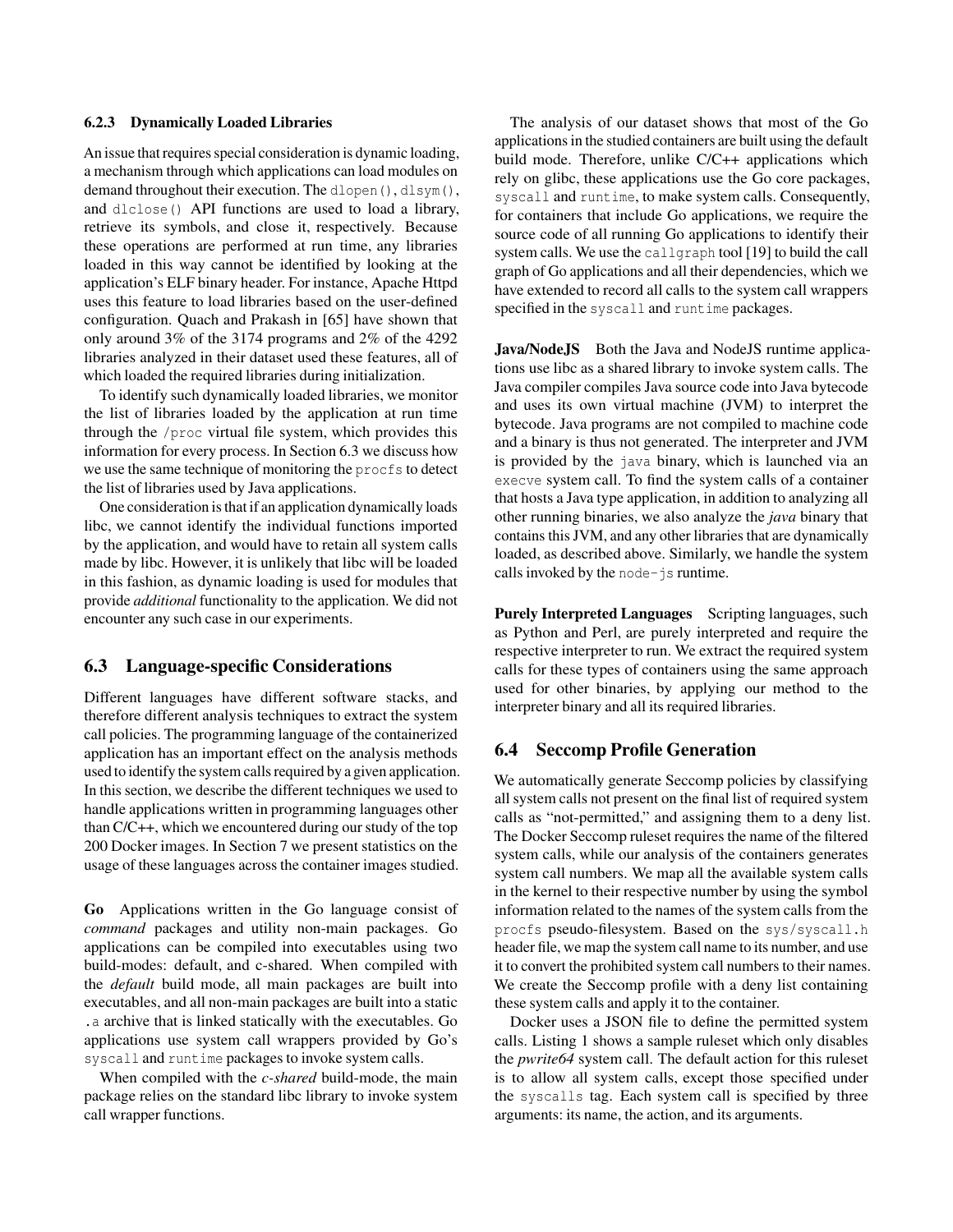<span id="page-7-1"></span>Listing 1: Example of a Docker Seccomp ruleset file.

```
\mathbf{1}2 " defaultAction ": " SCMP_ACT_ALLOW ",
3 " architectures ": [
4 " SCMP_ARCH_X86_64",
5 " SCMP_ARCH_X86",
6 " SCMP_ARCH_X32"
7 \quad \boxed{\phantom{0}}8 " syscalls ": [
9 \qquad \qquad \{10 " name": " pwrite64",
11 " action": "SCMP_ACT_ERRNO",
12 " args ": []
13 }
14 ]
15
```
### <span id="page-7-0"></span>7 Experimental Evaluation

We evaluated Confine with a set of 150 publicly available Docker container images available from Docker Hub [\[7\]](#page-12-5). We conducted experiments to get insight into the characteristics of popular container images, assess the effectiveness of our system call policy extraction approach, and evaluate its security benefits in terms of attack surface reduction.

### 7.1 Analysis of Publicly Available Containers

#### 7.1.1 Dataset Collection

Docker Hub [\[7\]](#page-12-5) provides a set of 153 "official" container images that are maintained by the service, along with many other community-maintained images. For our evaluation, we collected a data set comprising i) the 153 official Docker Hub images, and ii) the top 200 most popular communitymaintained images. Due to the overlap between the two lists, our initial data set consists of 209 unique Docker images.

Out of these 209 images, 193 are available for free and can be used without any paid licensing requirements—we exclude the rest from our data set. Out of the remaining 193 images, 43 require some form of manual effort to setup, such as launching prerequisite containers (e.g., *rocket-chat*), or specifying complex configuration settings. We leave these images out of the scope of our work due to the complexity of the manual steps required to run them. Our final data set thus comprises 150 Docker images (122 official and 28 unofficial) that can be automatically processed by our system.

#### 7.1.2 Container Statistics

Docker Hub assigns a popularity metric to each of the official images based on its number of pull requests (downloads). We retrieve this number through the official Docker Hub

API for the 153 official images (the returned value is zero for most of the non-official images). Figure [3a](#page-8-0) shows the popularity distribution in terms of number of downloads for the 153 official Docker Hub images. We can see that 15% of the Docker images account for most of the downloads, while the rest are much less popular. This implies that including more images to the evaluation set would not increase the significance of the dataset in terms of container popularity.

In Section [6.3](#page-6-0) we discussed how we tackle applications written in languages other than C/C++. To gain some insight about how commonly these languages are used, we gathered some statistics about the programming languages used by the containers in our dataset. The most common programming languages used in containerized applications include C/C++, Java and Go. As shown in Table [1,](#page-8-1) many well-known server applications (e.g., Nginx, Apache Httpd, and MySQL) fall into the  $C/C++$  category, which comprises 61% of the containers. There are, however, 22% images hosting Java-based applications, such as Apache Cassandra (NoSQL database), Apache Solr (open-source search engine platform), and Apache Tomcat. Since Go has been used to develop many of the management tools used in the Docker ecosystem, Go-based containers also account for a considerable number of images (14%).

We classify containers as *Java-based* or *Python/Perl-based* depending on the presence of the corresponding language runtime in the container. Since most containers contain small utility tools, such as sed, grep, and find, which would cause a container to fall into the C/C++ category, Confine only classifies a container in the C/C++ category if it does not run any other program written in some other programming language. For example, the Cassandra [\[2\]](#page-12-15) container invokes both sed (a C program) and the java application. Instead of classifying this container in both the C/C++ and Java categories, we only consider it as a Java container for the results of Table [1.](#page-8-1)

As discussed in Section [6.2,](#page-5-0) we extract the list of executed binaries in each container and retrieve their loaded libraries. Figures [3b](#page-8-2) and [3c](#page-8-3) show the distribution of the number of binaries executed and libraries loaded by the tested containers. About 75% of the containers execute fewer than 16 binaries, and 75% require fewer than 47 libraries.

### 7.2 System Call Filtering

We used the set of 150 Docker images to evaluate the effectiveness of our approach in filtering unused system calls. First, Confine automatically analyzes each container and extracts the list of system calls required by its binaries based on the analysis described in Section [6.2.](#page-5-0) Then, it generates a Seccomp filter to prohibit the use of all remaining system calls. Finally, we run the container on a Docker Engine, along with our filter, to validate the correctness of our analysis.

We assess the effectiveness of our approach by measuring the number of filtered system calls per container. Each system call is an entry point to some kernel functionality,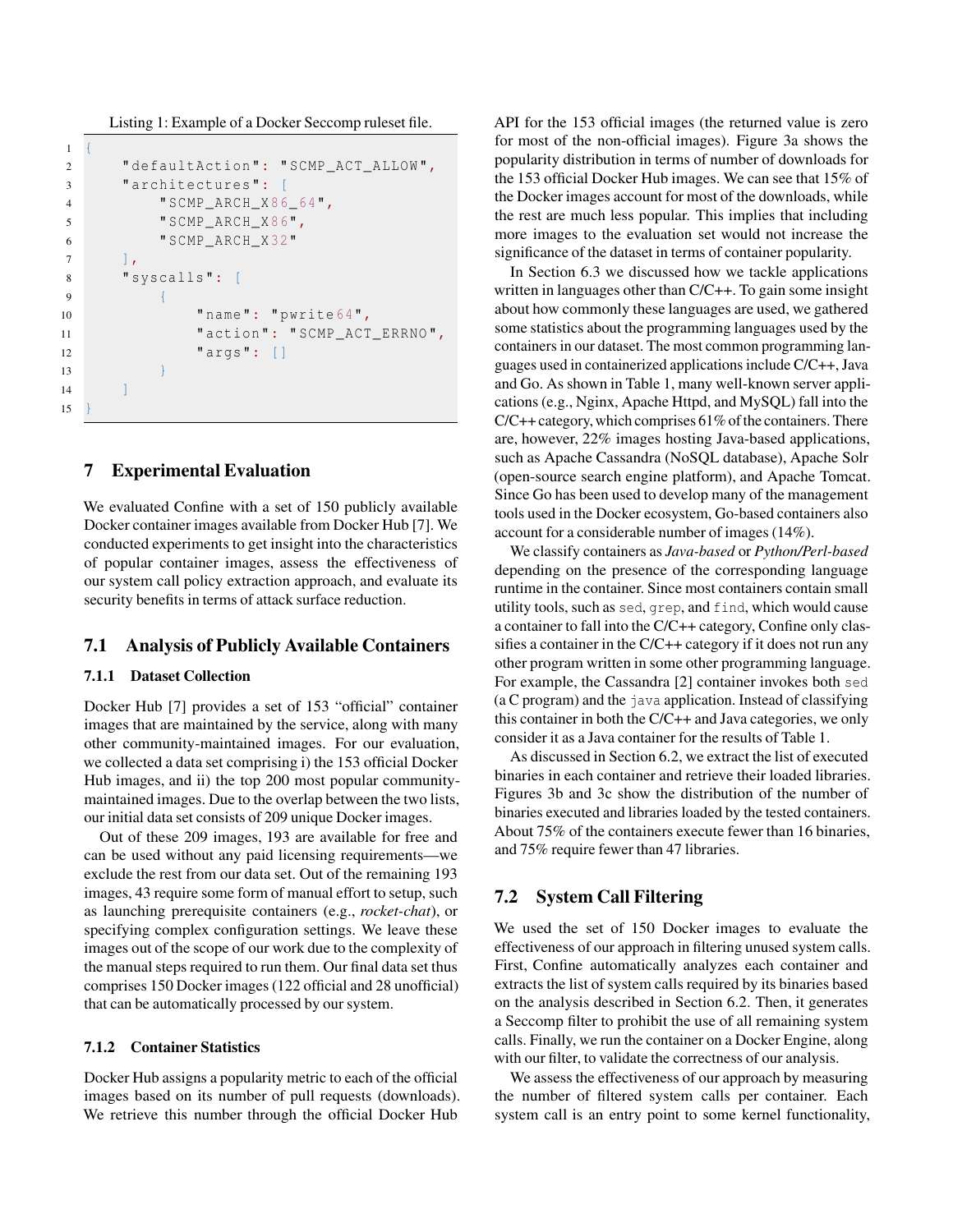<span id="page-8-0"></span>

Figure 3: Cumulative distribution of number of downloads, executed binaries, and loaded libraries per container.

<span id="page-8-1"></span>Table 1: Breakdown of Docker images according to the programming language used for the main hosted application.

| Language   | # Img. | <b>Example Applications</b>               |  |
|------------|--------|-------------------------------------------|--|
| $C/C++$    | 92     | Nginx, Apache Httpd, MongoDB, MySQL       |  |
| Java       | 34     | Cassandra, Solr, Tomcat, Sonarqube, JRuby |  |
| Go         | 21     | Traefik, Registry, Telegraph, Metricbeat  |  |
| JavaScript | 6      | Kibana, Ghost, Hipache                    |  |
| Python     |        | Celery, Plone, Hylang, Hipache, ROS       |  |
| Perl       |        | Nuxeo, GitLab Community Edition           |  |

and thus disabling a system call is equivalent to preventing the exposure of vulnerabilities in all relevant code of that kernel functionality (in addition to prohibiting the use of that system call as part of malicious code)—we have measured the degree of attack surface reduction in terms of known CVEs that become neutralized and present our results in Section [7.3.](#page-9-0) We leave the actual *removal* of the kernel code related to each system call as part of our future work, but the number of filtered system calls is indicative of the amount of kernel code that could potentially be removed.

Figure [4](#page-9-1) shows the cumulative distribution of the number of filtered system calls for the 150 successfully analyzed containers. For about half of the containers, Confine disables 145 or more system calls (out of the 326 currently available in Linux). Even in the worst case (leftmost part of x axis), 100 or more system calls are removed. This means that *at least twice or more* system calls can be disabled compared to Docker's default Seccomp filter, which includes 49 system calls.

Confine filtered 148 system calls on average for the top-15 ranked Docker images that were successfully analyzed. The list includes many popular applications, such as Nginx, PostgreSQL, MySQL, and MongoDB. For Nginx, we observe that 160 system calls are required for its operation (166 are filtered out of 326), whereas Wan et. al [\[75\]](#page-15-1) identified only 76 through dynamic analysis. The complete list is shown in Table [2.](#page-8-4)

#### 7.2.1 Validation Methodology

To ensure that the generated system call policies do not break any functionality, we performed additional validation runs.

<span id="page-8-4"></span><span id="page-8-3"></span><span id="page-8-2"></span>Table 2: Number of filtered system calls for the top-15 images with the highest number of downloads.

| <b>Image Name</b>                  | <b>Filtered</b><br><b>Syscalls</b> | <b>Popularity</b><br>Rank |  |
|------------------------------------|------------------------------------|---------------------------|--|
| oracle-database-enterprise-edition | 138                                | 1                         |  |
| oracle-serverire-8                 | 190                                | 2                         |  |
| mysql-enterprise-server            | 128                                | 3                         |  |
| couchbase                          | 140                                | 5                         |  |
| db2-developer-c-edition            | 100                                | 6                         |  |
| oracle-instant-client              | 190                                | 7                         |  |
| redis                              | 171                                | 8                         |  |
| ibm-security-access-manager        | 110                                | 9                         |  |
| mongo                              | 143                                | 10                        |  |
| ubuntu                             | 184                                | 11                        |  |
| busybox                            | 142                                | 12                        |  |
| node                               | 150                                | 13                        |  |
| postgres                           | 133                                | 14                        |  |
| nginx                              | 166                                | 15                        |  |
| mysql                              | 135                                | 16                        |  |

General Validation First, we check if the container is launched properly with the specified Seccomp profile. Unless we filter system calls that are required by the Docker framework itself, this step will succeed.

The Docker image is specified using a configuration file, called *Dockerfile*. The *Entrypoint* attribute in the Dockerfile specifies the application the container must invoke upon launch. If this application exits (or crashes), the container exits, and thus we verify that this does not happen.

Even if the application remains running, however, it might still encounter errors. For example, it might encounter exceptions that are gracefully handled by the application, but still cause problems in its correct operation. To capture these cases, we check the log files generated by the container. Docker provides a streamlined process of reading the logs produced by the containerized application. We compare the logs produced by the hardened container with the default container. Because values in the logs, such as timestamps and process IDs, might differ between different executions, we ignore these values.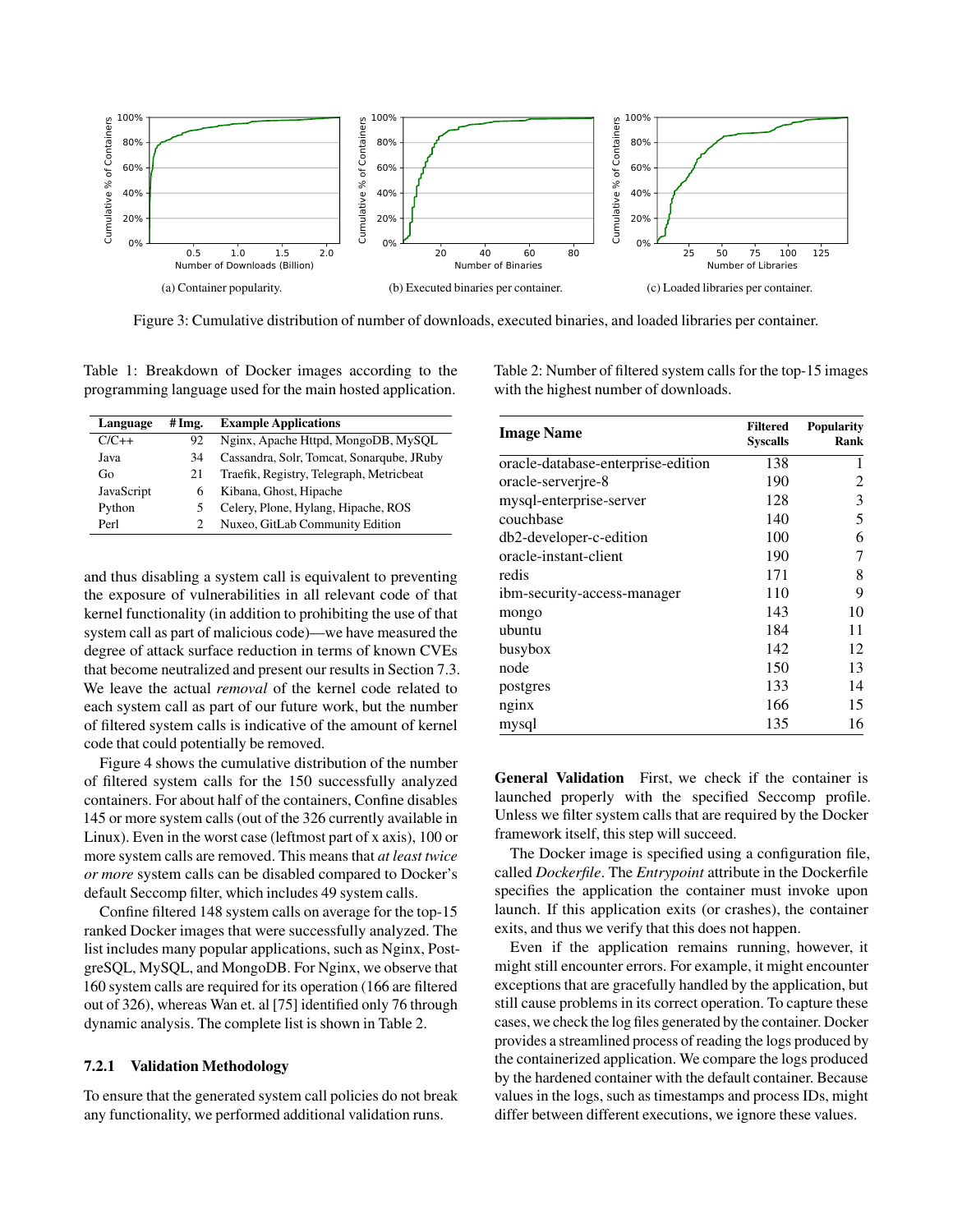In-Depth Validation We further validated the soundness of the profiles generated for some of the *ready-to-use* Docker images, by testing them with available benchmark suites for the corresponding applications. For this validation effort, we focused on the most popular Docker images due to the manual effort required. We collected a set of benchmarking tools applicable to 10 of the top-50 Docker images. These include domain-specific benchmarking tools, Selenium [\[24\]](#page-12-16) scripts, and the CloudSuite benchmarks [\[60\]](#page-14-10). We applied the benchmarks to the following Docker images: MongoDB, PostgreSQL, MySQL, Redis, Wordpress, PHP, Memcached, Nginx, Apache Httpd and MediaWiki.

The web-serving benchmark of CloudSuite [\[60\]](#page-14-10) is based on the open-source social networking site Elgg [\[10\]](#page-12-17). Elgg is a PHP-based application that uses MySQL as the database server. It also provides a media-streaming server running on the Nginx server. Finally, it also provides a benchmark for Memcached. We derived system call policies for containers running these benchmarks and verified that the benchmarks successfully ran.

For MongoDB, we used mongo-perf [\[15\]](#page-12-18), and applied all the test cases in the *simple\_insert* and *simple\_query* test suites on one thread for 10 seconds. For PostgreSQL, we used pgbench [\[20\]](#page-12-19), which first creates a new database and then prepares and runs the test cases. For MySQL, we used the sysbench tool [\[48\]](#page-13-9). After initializing a new database, we ran the OLTP read and write tests using 16 threads on 10 tables. For Redis, we used redis-benchmark [\[22\]](#page-12-20), and ran multiple tests changing the type and number of requests, number of clients and size of data being loaded in each test.

Wordpress and Mediawiki run on Apache Httpd. We ran a hardend MySQL container as their database and used Selenium [\[24\]](#page-12-16) to create content through automated user interaction. We applied scripts created based on online tutorials prepared and released by Azad et al. [\[28\]](#page-12-21). Through these scripts, different operations, such as creating users, posts, applying images and modifying them were performed. All operations were performed successfully and no irregular impact was identified through the logs or the script outputs.

#### <span id="page-9-2"></span>7.2.2 Validation Results

Based on the above process, we verified that 146 out of the 150 containers run successfully, while 4 failed for the following reasons. First, Confine failed to extract system calls for three Go-based images, because the Go call graph tool (discussed in Section [6.3\)](#page-6-1) could not be applied on the source code of Influxdb [\[12\]](#page-12-22) and Chronograf [\[4\]](#page-12-23) due to numerous dependencies, while the source code of Sematext [\[25\]](#page-12-24) was not available.

Second, Java provides the option of accessing OS interfaces directly through its Java Native Interface. We would need to analyze the Java code of each program to extract JNI-invoked system calls. Elasticsearch [\[9\]](#page-12-25) is the only example we saw in our Java dataset which used this feature, and thus we did not invest the time to implement this capability.

<span id="page-9-1"></span>

Figure 4: Cumulative distribution of the number of filtered system calls, as a percentage of all tested containers.

# <span id="page-9-0"></span>7.3 Security Evaluation

Previous works in the area of software debloating [\[41,](#page-13-10) [47,](#page-13-4) [66\]](#page-14-3) mostly focus on the amount of code (and number of ROP gadgets) removed as the main measure of improvement. In contrast, our approach does not remove any code, but merely restricts the system calls that a malicious container can invoke, i.e., it reduces the attack surface of the host's kernel by reducing the number of system calls it exposes to (potentially malicious) applications.

To demonstrate the effectiveness of our approach in reducing the attack surface, we evaluate how removing unused system calls can reduce the risk of privilege escalation attacks. To that end, our starting point was the vulnerabilities used in a previous study by Lin et al. [\[54\]](#page-14-11). These vulnerabilities are exploitable despite the use of container isolation mechanisms, such as namespaces [\[18\]](#page-12-2), cgroups [\[3\]](#page-12-7), and capabilities [\[1\]](#page-12-1). To gain a better understanding of the impact that filtering individual system calls has in neutralizing potential kernel vulnerabilities, we mapped each CVE to its corresponding system calls.

#### 7.3.1 Mapping Kernel CVEs to System Calls

To perform our analysis, we crawled the CVE website [\[5\]](#page-12-26) for Linux kernel vulnerabilities using a custom automated tool. The tool parses each commit in the Linux kernel's Git repository to find the corresponding patch for a given CVE, and retrieves the relevant file and function that was modified by the patch. After mapping CVEs to their respective functions, we built the Linux kernel call graph and analyzed which parts of it can be exclusively accessed by a given system call.

We constructed the Linux kernel's call graph using KIRIN [\[78\]](#page-15-2). This allows us to map which functions in the kernel are invoked from which system call, and therefore reason about which part of the kernel's code will never be invoked when a set of system calls are filtered.

We discovered that while there are only a few CVEs directly associated with the code of filtered system calls, many CVEs are associated with files and functions that are invoked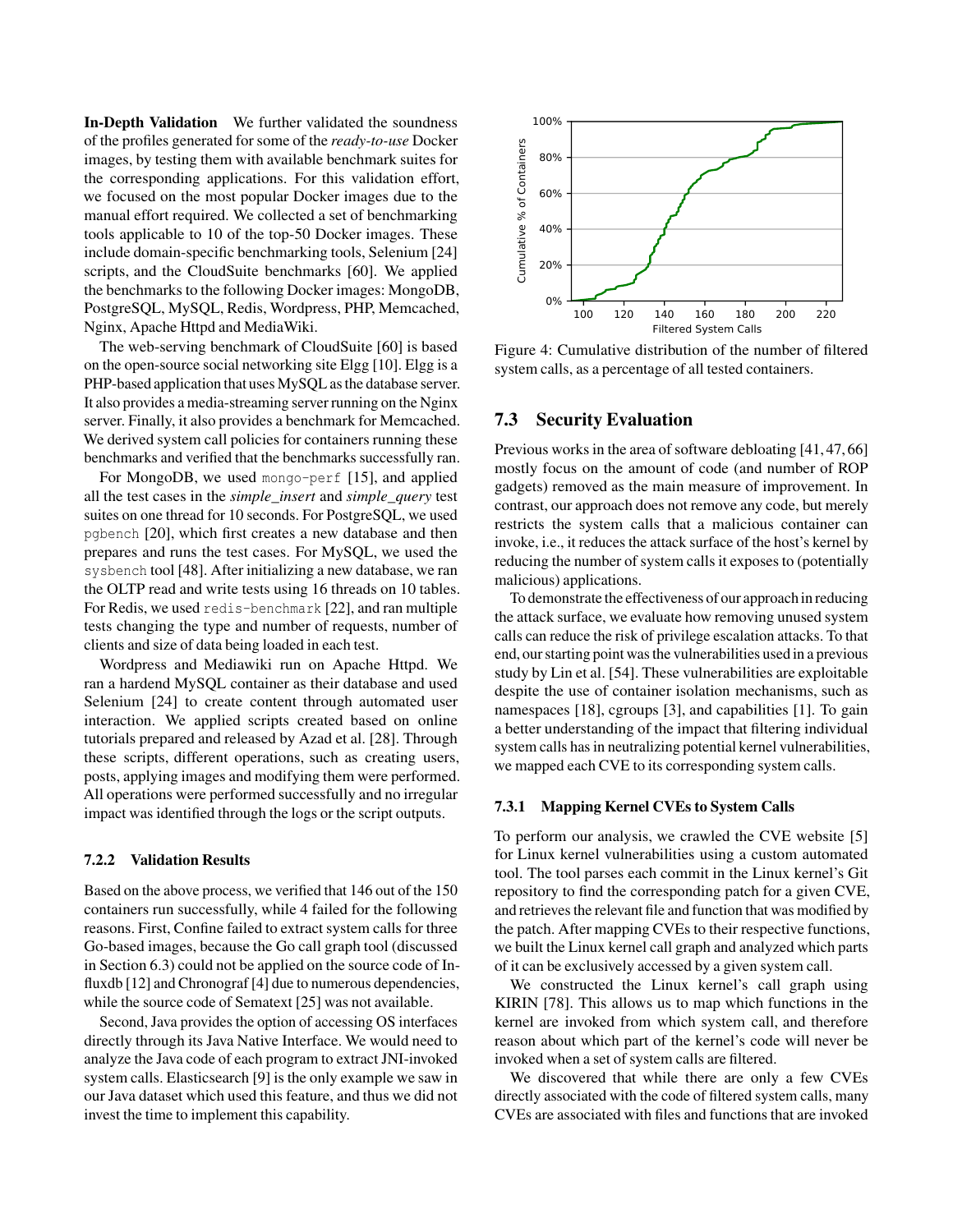<span id="page-10-1"></span>

| <b>System Call(s)</b>              | # CVEs         | <b>CVE Examples</b>           | <b>CVE Type</b> | # Imgs. | <b>Docker Image Examples</b>          |
|------------------------------------|----------------|-------------------------------|-----------------|---------|---------------------------------------|
| set_thread_area                    |                | CVE-2014-8133                 | B               | 146     | Nginx, MongoDB, Apach Httpd, MySQL    |
| mq_notify                          |                | CVE-2017-11176                | D               | 146     | Redis, CouchDB, Apache Httpd, MySQL   |
| sched_getattr                      |                | CVE-2014-9903                 |                 | 146     | Postgresql, Nginx, Memcache           |
| io submit                          |                | CVE-2010-3066                 | D               | 142     | Rethinkdb, Apache Httpd, Nginx, Redis |
| $rt_{(tg)$ sigqueueinfo            |                | CVE-2011-1182                 | Other           | 140     | MongoDB, Nginx, Apache Httpd, MySQL   |
| clock_nanosleep                    |                | CVE-2018-13053                | $\Omega$        | 140     | MongoDB, Nginx, Apache Httpd, MySQL   |
| ioprio_get                         |                | CVE-2016-7911                 | P,D             | 131     | Redis, Nginx, Apache Httpd, MySQL     |
| waitid                             | $\overline{c}$ | CVE-2017-14954, CVE-2017-5123 | B.P.1           | 114     | Nginx, MongoDB, CouchDB, MySQL        |
| inotify_init1                      |                | CVE-2010-4250                 | D               | 101     | Nginx, Apache Httpd, MySQL            |
| semctl                             |                | CVE-2010-4083                 |                 | 97      | Nginx, CouchDB, Redis                 |
| inotify_add_watch                  |                | CVE-2019-9857                 | D               | 77      | Nginx, Apache Httpd, MySQL            |
| shmetl                             | 2              | CVE-2009-0859, CVE-2010-4072  | I,D             | 71      | Iojs, Hylang, Rethinkdb               |
| semget, msgget, shmget             |                | CVE-2015-7613                 | P               | 62      | Julia, Iojs, Clearlinux               |
| splice                             |                | CVE-2009-1961                 | D               | 57      | MongoDB, Rethinkdb, Oraclelinux       |
| epoll_ctl                          |                | CVE-2012-3375                 | D               | 48      | Crux, IBM-db2-warehouse-cc, Adminer   |
| setsockopt                         | 5              | CVE-2016-4997, CVE-2016-8655  | P.M.O.D         | 22      | Euleros, Clearlinux                   |
| $([f,1]$ remove, $[f,1]$ set)xattr |                | CVE-2011-1090                 | D               | 22      | Clearlinux, Fluentd                   |
| ioctl                              | 26             | CVE-2010-2478, CVE-2009-0745  | I.P.B.O.D       |         | <b>Nats</b>                           |
| madvise                            | $\overline{c}$ | CVE-2012-3511, CVE-2017-18208 | D               |         | <b>Busybox</b>                        |

Table 3: CVEs mitigated by removing unneeded system calls.

I: Obtain Information, P: Gain Privileges, B: Bypass a Restriction, O: Overflow, D: Denial of Service, M: Memory Corruption

exclusively by the code of filtered system calls. By matching the CVEs to the call graph created by KIRIN, we were able to pinpoint all the vulnerabilities that are related to the set of system calls filtered by a given container. This provides us with a quantifiable property to assess the attack surface reduction achieved by our method, i.e., the number of CVEs that would have been neutralized for a given container, if the respective system call policy generated by Confine was applied.

#### 7.3.2 CVEs Mitigated by Confine

Our results are summarized in Table [3.](#page-10-1) Linux kernel CVEs are assigned a category depending on how their exploitation can affect the underlying system. While privilege escalation has the most severe outcome, others are important to consider as well. Using a denial-of-service attack, the attacker can disrupt the functionality of *all* containers and applications running on the same host. The "Bypass a Restriction" category includes attacks which allow the attacker to directly or indirectly bypass isolation mechanisms. Similarly, exploiting a vulnerability in the "Obtain Information" category could cause the leakage of sensitive kernel data which endangers the isolation guarantees provided to other containers.

Based on our analysis, in addition to the 25 CVEs mitigated by Docker's default Seccomp policy, 51 CVEs across all studied containers are effectively removed (i.e., the respective vulnerabilities cannot be triggered by the attacker) by applying our generated policies. These include CVEs that an attacker could exploit to perform denial-of-service attacks against the kernel (CVE-2012-3375, CVE-2016-7911, and CVE-2017-11176), perform privilege escalation attacks (CVE-2017-5123, CVE-2016-7911, and CVE-2015-7613), or leak sensitive kernel information (CVE-2017-14954 and CVE-2014-9903). Of these 51 CVEs, seven were removed in more than 130 containers.

### <span id="page-10-0"></span>8 Discussion and Limitations

As shown in Table [3,](#page-10-1) the system calls filtered by our technique are not very commonly used, but at the same time mitigate a large number of previously disclosed kernel vulnerabilities. We must emphasize that although system calls such as execve and mmap are used as part of user-space exploits, *any* system call associated with a kernel CVE can be used to exploit the kernel. For an attacker seeking to escape a container, exploiting commonly used system calls such as execve or mmap provides no additional benefit over exploiting system calls such as waitid, which are used less frequently.

In addition to launching applications from scripts and the command line, most programming languages give the programmer the ability to launch applications using special library calls, such as execve. As it is not guaranteed that such invocations will occur within our monitoring window, our approach may fail to analyze any executables launched in this way. Currently, the developer is expected to provide a list of binaries executed using such library calls. Our approach provides an initial list of applications for the user to build upon, which can further reduce the manual effort required.

A better alternative would be to statically analyze the source code of all invoked applications to identify process creation events. This can easily be done for applications written in interpreted languages, as they are typically supported by many static analysis tools (e.g., php-ast [\[62\]](#page-14-12) for PHP, or the built-in AST [\[21\]](#page-12-27) functionality for Python). We executed php-ast on the Wordpress Docker image and validated the correctness of extracting paths of binaries which could be passed to any execlike function (e.g., php\_exec, shell\_exec). This could easily be extended to applications written in different languages. We leave the full implementation of such a capability as part of our future work, since it only requires engineering effort.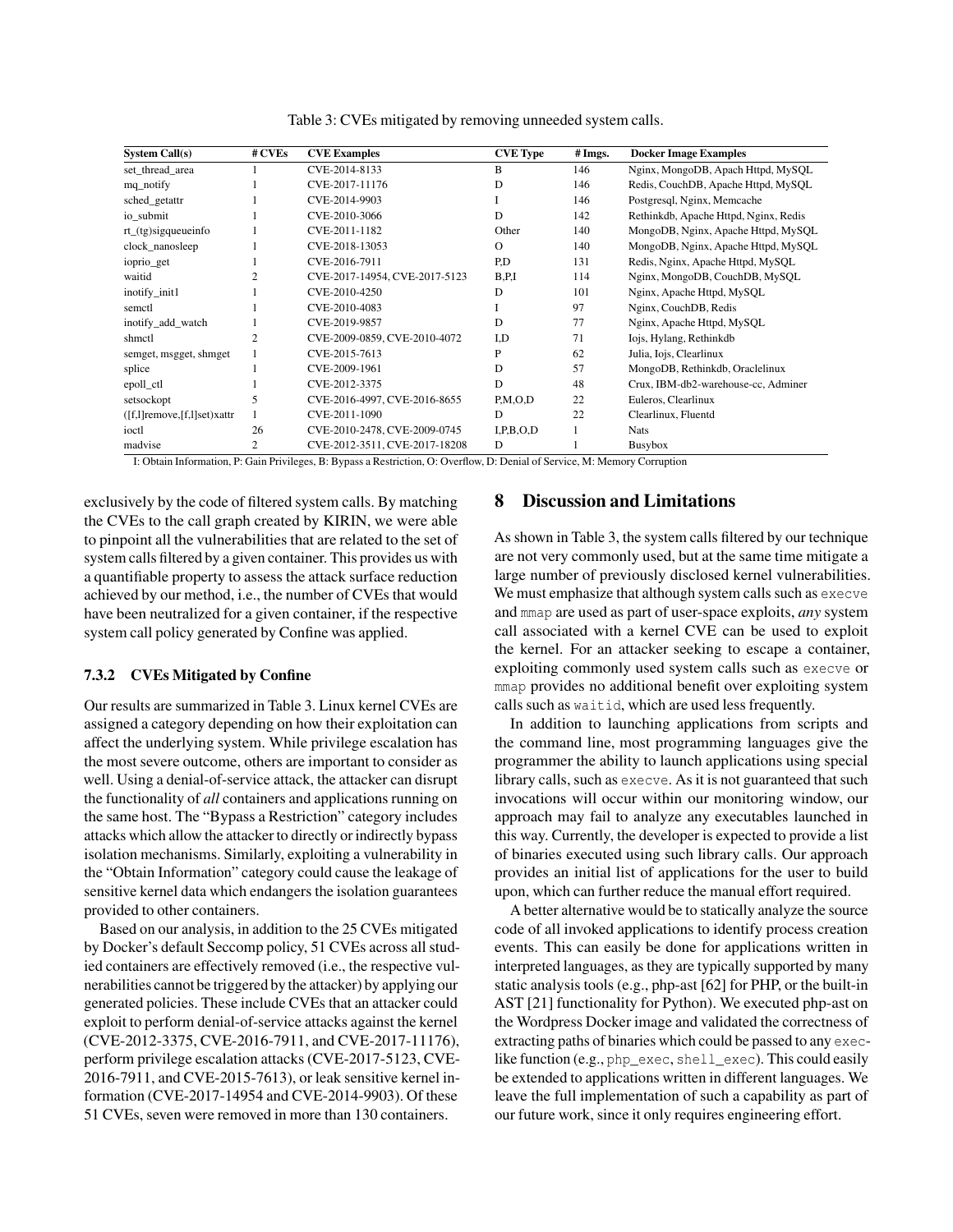Although not recommended, some Docker images use cron jobs to run periodic tasks in the container. In these cases we expect the user to provide the list of programs which can be executed through cron, although again such cases could be automatically handled by parsing the crontab file.

### 9 Related Work

Static source code analysis for deriving system call policies has been a widely used approach in the fields of sandboxing and host-based intrusion detection [\[33–](#page-13-11)[35,](#page-13-12) [43,](#page-13-13) [49,](#page-13-14) [61,](#page-14-13) [67,](#page-14-14) [74\]](#page-14-15). Our work mainly falls in the area of software debloating, and we thus discuss related works in this context.

### 9.1 Container Security and Debloating

Wan et al. [\[75\]](#page-15-1) use dynamic analysis to profile the running applications on a container and generate corresponding Seccomp filters. DockerSlim [\[8\]](#page-12-4) is an open source tool which also relies on dynamic analysis to generate Seccomp profiles and to remove unnecessary files from docker images. As discussed in Section [7.2.2,](#page-9-2) all required system calls cannot be reliably extracted through dynamic analysis alone—especially for cases that handle exceptions and errors, which are typically not part of the common execution paths. Therefore, dynamic analysis cannot guarantee complete coverage of all the system calls required by each application. Our system, on the other hand, provides a more comprehensive static analysis mechanism for extracting the system calls used by a container.

Speaker [\[52\]](#page-13-15) separates the required system calls into two main phases, booting and runtime. It dynamically extracts the required system calls for each phase and filters them based on the necessity of each state. Cimplifier [\[68\]](#page-14-4) splits containers running multiple applications into multiple single-purpose containers using dynamic analysis. Rastogi et al. [\[69\]](#page-14-5) propose improvements to Cimplifier [\[68\]](#page-14-4) through symbolic execution.

Previous works have also focused on container security form the perspective of software protection mechanisms and vulnerabilities. Lin et al. [\[54\]](#page-14-11) provide a dataset of security vulnerabilities and exploits which can potentially bypass the software isolation provided by the Linux Kernel. One of their recommendations is the use of stricter Seccomp policies for containers. Shu et al. [\[71\]](#page-14-16) have created a framework for performing vulnerability scanning on images found on Docker Hub. Combe et al. [\[31\]](#page-13-16) explored the security implications of using containers, by considering adversary models which assume complete access of an adversary to one container on a host.

### 9.2 Application Debloating

Most of the prior works in the area of debloating have focused on removing unnecessary code from individual processes. Mulliner and Neugschwandtner [\[58\]](#page-14-2) proposed one of the first approaches for library specialization, which identifies

and removes all non-imported library functions at load time. Quach et al. [\[66\]](#page-14-3) developed a modified loader and compiler to perform shared library specialization by removing unnecessary functions extracted through call dependency and function boundary identification at compile time. Agadakos et al. [\[27\]](#page-12-28) perform similar library specialization, but at the binary level. BlankIt [\[63\]](#page-14-17) only loads library functions upon request, keeping the program and only parts of the library which are required at that moment in the process address space. Song et al. [\[72\]](#page-14-18) used data dependency analysis to show the potential of fine-grained library customization of statically linked libraries. Shredder [\[56\]](#page-14-1) and Saffire [\[57\]](#page-14-19) restrict the arguments passed to critical system API functions to only legitimate values extracted from each application's code. Qian et al. [\[64\]](#page-14-20) use training and heuristics to identify basic blocks which can be removed from a binary, while Ghaffarinia and Hamlen [\[36\]](#page-13-17) restrict the control flow of the binary, instead of removing the extra code using a similar training approach.

Sysfilter [\[32\]](#page-13-18) uses binary analysis to identify the set of required system calls for a given application, and restricts access to them through binary rewriting performed by Egalito [\[76\]](#page-15-3). While Confine mainly relies on the libc call graph generated through source code analysis, Sysfilter relies on the binary, which could cause loss of precision and overapproximation in identifying the set of required system calls. Temporal system call specialization [\[37\]](#page-13-19) disables system calls according to the execution phase of server applications, allowing many security-critical system calls (e.g., execve) to be disabled after the application finishes its initialization phase.

Other works explore the potential of software debloating based on predefined features. CHISEL [\[41\]](#page-13-10) is a framework for shrinking software using a reinforcement learning approach based on test cases provided by the user. The overall approach is driven by the test cases, reducing the code size while ensuring that none of the test cases fail. TRIMMER [\[39\]](#page-13-20) uses inter-procedural analysis to find unnecessary parts of code based on user-defined configuration data.

Other works in this area have also focused on different programming languages [\[44,](#page-13-21) [73,](#page-14-21) [77\]](#page-15-4). Jred [\[77\]](#page-15-4) performs static analysis on Java code to remove unused methods and classes. Jiang et al. [\[44\]](#page-13-21) propose feature-based debloating for Java programs using data flow analysis.

#### 9.3 Kernel Debloating

Several works focus on debloating the kernel and customizing it according to user requirements. KASR [\[79\]](#page-15-5) and FACE-CHANGE [\[80\]](#page-15-0) use dynamic analysis to identify unused parts of the kernel and use virtualization mechanisms to limit each application to its profile. Kurmus et al. [\[50\]](#page-13-2) propose a method for tailoring the Linux kernel to special workloads through automatic generation of kernel configuration files.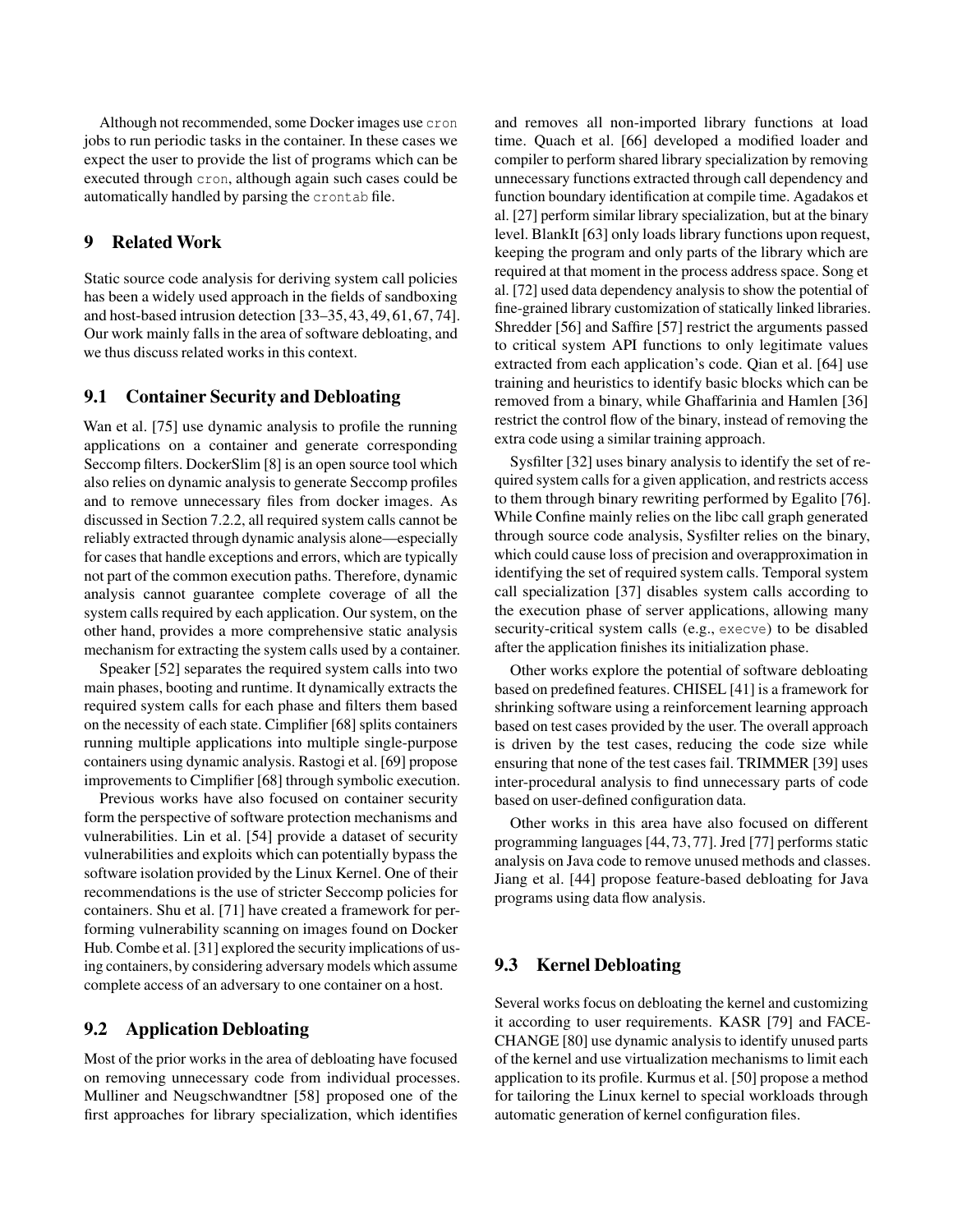# 10 Conclusion

Our work was motivated by the lack of a generic solution for the automated generation of restrictive system call policies for container environments—one that does not rely on training with realistic workloads, which is a cumbersome and errorprone method. We believe that the results of our experimental evaluation demonstrate the practicality of the proposed approach, as Confine managed to disable (without breaking any functionality) 145 or more system calls for more than half of the analyzed containers, neutralizing this way 51 previously disclosed kernel vulnerabilities. As part of our future work, we plan to address the limitations of our prototype and explore the generation of more fine-grained system call policies.

#### Acknowledgments

This work was supported by the Office of Naval Research (ONR) through award N00014-17-1-2891, the National Science Foundation (NSF) through award CNS-1749895, and the Defense Advanced Research Projects Agency (DARPA) through award D18AP00045, with additional support by Accenture. Any opinions, findings, and conclusions or recommendations expressed herein are those of the authors and do not necessarily reflect the views of the ONR, NSF, DARPA, or Accenture.

### References

- <span id="page-12-1"></span>[1] Capabilities(7) - Linux Programmer's Manual. [http:](http://man7.org/linux/man-pages/man7/capabilities.7.html) [//man7.org/linux/man-pages/man7/capabiliti](http://man7.org/linux/man-pages/man7/capabilities.7.html) [es.7.html](http://man7.org/linux/man-pages/man7/capabilities.7.html).
- <span id="page-12-15"></span>[2] Cassandra - Docker Hub. [https://hub.docker.com](https://hub.docker.com/_/cassandra/) [/\\_/cassandra/](https://hub.docker.com/_/cassandra/).
- <span id="page-12-7"></span>[3] Cgroups(7) - Linux Programmer's Manual. [http://ma](http://man7.org/linux/man-pages/man7/cgroups.7.html) [n7.org/linux/man-pages/man7/cgroups.7.html](http://man7.org/linux/man-pages/man7/cgroups.7.html).
- <span id="page-12-23"></span>[4] Chronograf - Docker Hub. [https://hub.docker.com](https://hub.docker.com/_/chronograf) [/\\_/chronograf](https://hub.docker.com/_/chronograf).
- <span id="page-12-26"></span>[5] Common vulnerabilities and exposures database. <https://www.cvedetails.com>.
- <span id="page-12-3"></span>[6] CVE-2017-5123. [https://www.cvedetails.com/c](https://www.cvedetails.com/cve/CVE-2017-5123/) [ve/CVE-2017-5123/](https://www.cvedetails.com/cve/CVE-2017-5123/).
- <span id="page-12-5"></span>[7] Docker Hub. <https://hub.docker.com>.
- <span id="page-12-4"></span>[8] DockerSlim. <https://dockersl.im>.
- <span id="page-12-25"></span>[9] Elasticsearch - Docker Hub. [https://hub.docker.c](https://hub.docker.com/_/elasticsearch) [om/\\_/elasticsearch](https://hub.docker.com/_/elasticsearch).
- <span id="page-12-17"></span>[10] Elgg. <https://elgg.org/>.
- <span id="page-12-12"></span>[11] GNU Compiler Collection. <https://gcc.gnu.org>.
- <span id="page-12-22"></span>[12] Influxdb - Docker Hub. [https://hub.docker.com](https://hub.docker.com/_/influxdb) [/\\_/influxdb](https://hub.docker.com/_/influxdb).
- <span id="page-12-0"></span>[13] Kubernetes - Production-Grade Container Orchestration. <https://kubernetes.io>.
- <span id="page-12-11"></span>[14] The LLVM compiler infrastructure. <http://llvm.org>.
- <span id="page-12-18"></span>[15] Mongo-perf. [https://github.com/mongodb/mongo](https://github.com/mongodb/mongo-perf) [-perf](https://github.com/mongodb/mongo-perf).
- <span id="page-12-8"></span>[16] MongoDB - Docker Hub. [https://hub.docker.com](https://hub.docker.com/_/mongo/) [/\\_/mongo/](https://hub.docker.com/_/mongo/).
- <span id="page-12-10"></span>[17] Musl Libc. <https://www.musl-libc.org>.
- <span id="page-12-2"></span>[18] Namespaces(7) - Linux Programmer's Manual. [http://man7.org/linux/man-pages/man7/name](http://man7.org/linux/man-pages/man7/namespaces.7.html) [spaces.7.html](http://man7.org/linux/man-pages/man7/namespaces.7.html).
- <span id="page-12-14"></span>[19] Package Callgraph - GoDoc. [https://godoc.org/go](https://godoc.org/golang.org/x/tools/go/callgraph) [lang.org/x/tools/go/callgraph](https://godoc.org/golang.org/x/tools/go/callgraph).
- <span id="page-12-19"></span>[20] Pgbench. [https://www.postgresql.org/docs/10](https://www.postgresql.org/docs/10/pgbench.html) [/pgbench.html](https://www.postgresql.org/docs/10/pgbench.html).
- <span id="page-12-27"></span>[21] Python AST. [https://docs.python.org/3/librar](https://docs.python.org/3/library/ast.html) [y/ast.html](https://docs.python.org/3/library/ast.html).
- <span id="page-12-20"></span>[22] Redis-benchmark. [https://redis.io/topics/benc](https://redis.io/topics/benchmarks) [hmarks](https://redis.io/topics/benchmarks).
- <span id="page-12-6"></span>[23] Seccomp BPF (SECure COMPuting with filters). [https://www.kernel.org/doc/html/v4.16/user](https://www.kernel.org/doc/html/v4.16/userspace-api/seccomp_filter.html) [space-api/seccomp\\_filter.html](https://www.kernel.org/doc/html/v4.16/userspace-api/seccomp_filter.html).
- <span id="page-12-16"></span>[24] Selenium. <https://selenium.dev/>.
- <span id="page-12-24"></span>[25] Sematext Agent Monitoring and Logging - Docker Hub. [https://hub.docker.com/\\_/sematext-agent-m](https://hub.docker.com/_/sematext-agent-monitoring-and-logging) [onitoring-and-logging](https://hub.docker.com/_/sematext-agent-monitoring-and-logging).
- <span id="page-12-13"></span>[26] Sysdig. <https://github.com/draios/sysdig>.
- <span id="page-12-28"></span>[27] Ioannis Agadakos, Di Jin, David Williams-King, Vasileios P Kemerlis, and Georgios Portokalidis. Nibbler: debloating binary shared libraries. In *Proceedings of the 35th Annual Computer Security Applications Conference (ACSAC)*, pages 70–83, 2019.
- <span id="page-12-21"></span>[28] Babak Amin Azad, Pierre Laperdrix, and Nick Nikiforakis. Less is more: Quantifying the security benefits of debloating web applications. In *Proceedings of the 28th USENIX Security Symposium*, 2019.
- <span id="page-12-9"></span>[29] Lars Ole Andersen. *Program analysis and specialization for the C programming language*. PhD thesis, University of Cophenhagen, 1994.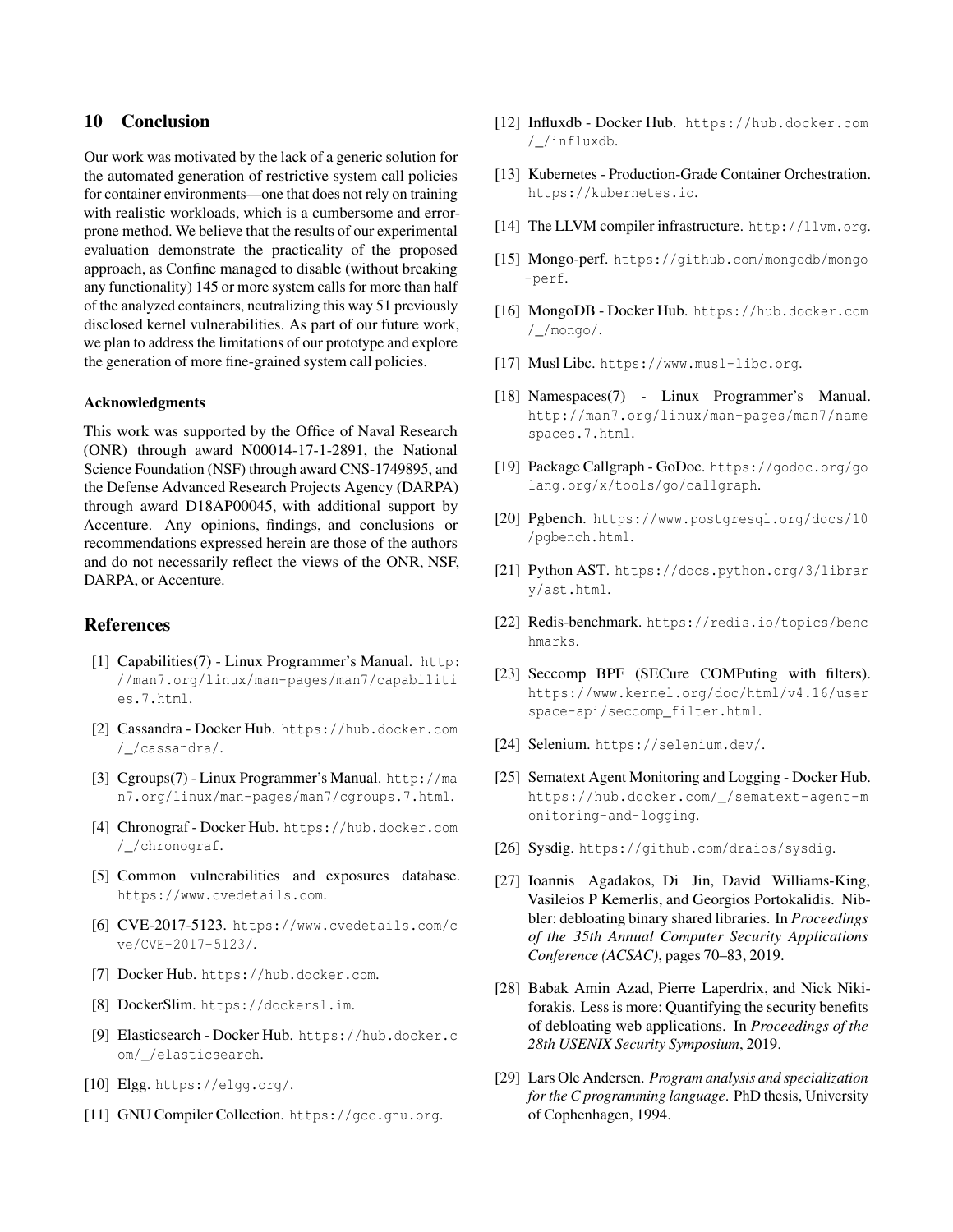- <span id="page-13-0"></span>[30] Brandon Butler. Which is cheaper: Containers or virtual machines? [https://www.networkworld.com/artic](https://www.networkworld.com/article/3126069/which-is-cheaper-containers-or-virtual-machines.html) [le/3126069/which-is-cheaper-containers-or](https://www.networkworld.com/article/3126069/which-is-cheaper-containers-or-virtual-machines.html)[virtual-machines.html](https://www.networkworld.com/article/3126069/which-is-cheaper-containers-or-virtual-machines.html), September 2016.
- <span id="page-13-16"></span>[31] Theo Combe, Antony Martin, and Roberto Di Pietro. To Docker or not to Docker: A security perspective. *IEEE Cloud Computing*, 3(5):54–62, 2016.
- <span id="page-13-18"></span>[32] Nicholas DeMarinis, Kent Williams-King, Di Jin, Rodrigo Fonseca, and Vasileios P. Kemerlis. Sysfilter: Automated system call filtering for commodity software. In *Proceedings of the International Conference on Research in Attacks, Intrusions, and Defenses (RAID)*, 2020.
- <span id="page-13-11"></span>[33] Henry Hanping Feng, Jonathon T Giffin, Yong Huang, Somesh Jha, Wenke Lee, and Barton P Miller. Formalizing sensitivity in static analysis for intrusion detection. In *Proceedings of the IEEE Symposium on Security & Privacy (S&P)*, pages 194–208, 2004.
- [34] Stephanie Forrest, Steven A Hofmeyr, Anil Somayaji, and Thomas A Longstaff. A sense of self for Unix processes. In *Proceedings of the IEEE Symposium on Security & Privacy (S&P)*, pages 120–128, 1996.
- <span id="page-13-12"></span>[35] Tal Garfinkel, Ben Pfaff, and Mendel Rosenblum. Ostia: A delegating architecture for secure system call interposition. In *Proceedings of the Network and Distributed System Security Symposium (NDSS)*, 2004.
- <span id="page-13-17"></span>[36] Masoud Ghaffarinia and Kevin W. Hamlen. Binary control-flow trimming. In *Proceedings of the 26th ACM Conference on Computer and Communications Security (CCS)*, 2019.
- <span id="page-13-19"></span>[37] Seyedhamed Ghavamnia, Tapti Palit, Shachee Mishra, and Michalis Polychronakis. Temporal system call specialization for attack surface reduction. In *Proceedings of the 29th USENIX Security Symposium*, 2020.
- <span id="page-13-8"></span>[38] Andreas Gustafsson. Egypt. [https://www.gson.org](https://www.gson.org/egypt/egypt.html) [/egypt/egypt.html](https://www.gson.org/egypt/egypt.html).
- <span id="page-13-20"></span>[39] Ashish Gehani Hashim Sharif, Muhammad Abubakar and Fareed Zaffar. Trimmer: Application specialization for code debloating. In *Proceedings of the 33rd ACM/IEEE International Conference on Automated Software Engineering (ASE)*, 2018.
- <span id="page-13-1"></span>[40] Haifeng He, Saumya K Debray, and Gregory R Andrews. The revenge of the overlay: automatic compaction of OS kernel code via on-demand code loading. In *Proceedings of the 7th ACM & IEEE international conference on Embedded software*, pages 75–83, 2007.
- <span id="page-13-10"></span>[41] Kihong Heo, Woosuk Lee, Pardis Pashakhanloo, and Mayur Naik. Effective program debloating via

reinforcement learning. In *Proceedings of the 24th ACM Conference on Computer and Communications Security (CCS)*, 2018.

- <span id="page-13-7"></span>[42] Michael Hind. Pointer analysis: Haven't we solved this problem yet? In *Proceedings of the ACM SIGPLAN-SIGSOFT Workshop on Program Analysis for Software Tools and Engineering (PASTE)*, pages 54–61, 2001.
- <span id="page-13-13"></span>[43] Kapil Jain and R Sekar. User-level infrastructure for system call interposition: A platform for intrusion detection and confinement. In *Proceedings of the Network and Distributed System Security Symposium (NDSS)*, 2000.
- <span id="page-13-21"></span>[44] Yufei Jiang, Can Zhang, Dinghao Wu, and Peng Liu. Feature-based software customization: Preliminary analysis, formalization, and methods. In *Proceedings of the 17th IEEE International Symposium on High Assurance Systems Engineering (HASE)*, 2016.
- <span id="page-13-5"></span>[45] Vasileios P. Kemerlis. *Protecting Commodity Operating Systems through Strong Kernel Isolation*. PhD thesis, Columbia University, 2015.
- <span id="page-13-6"></span>[46] Vasileios P. Kemerlis, Michalis Polychronakis, and Angelos D. Keromytis. ret2dir: Rethinking kernel isolation. In *Proceedings of the 23rd USENIX Security Symposium*, pages 957–972, 2014.
- <span id="page-13-4"></span>[47] Hyungjoon Koo, Seyedhamed Ghavamnia, and Michalis Polychronakis. Configuration-driven software debloating. In *Proceedings of the 12th European Workshop on Systems Security*, 2019.
- <span id="page-13-9"></span>[48] Alexey Kopytov. Sysbench. [https://github.com/a](https://github.com/akopytov/sysbench) [kopytov/sysbench](https://github.com/akopytov/sysbench).
- <span id="page-13-14"></span>[49] Christopher Kruegel, Engin Kirda, Darren Mutz,William Robertson, and Giovanni Vigna. Automating mimicry attacks using static binary analysis. In *Proceedings of the USENIX Security Symposium*, 2005.
- <span id="page-13-2"></span>[50] Anil Kurmus, Reinhard Tartler, Daniela Dorneanu, Bernhard Heinloth, Valentin Rothberg, Andreas Ruprecht, Wolfgang Schroder-Preikschat, Daniel Lohmann, and Rudiger Kapitza. Attack surface metrics and automated compile-time OS kernel tailoring. In *Proceedings of the Network and Distributed System Security Symposium (NDSS)*, 2013.
- <span id="page-13-3"></span>[51] Chi-Tai Lee, Jim-Min Lin, Zeng-Wei Hong, and Wei-Tsong Lee. An application-oriented Linux kernel customization for embedded systems. *J. Inf. Sci. Eng.*, 20(6):1093–1107, 2004.
- <span id="page-13-15"></span>[52] Lingguang Lei, Jianhua Sun, Kun Sun, Chris Shenefiel, Rui Ma, Yuewu Wang, and Qi Li. SPEAKER: Split-phase execution of application containers. In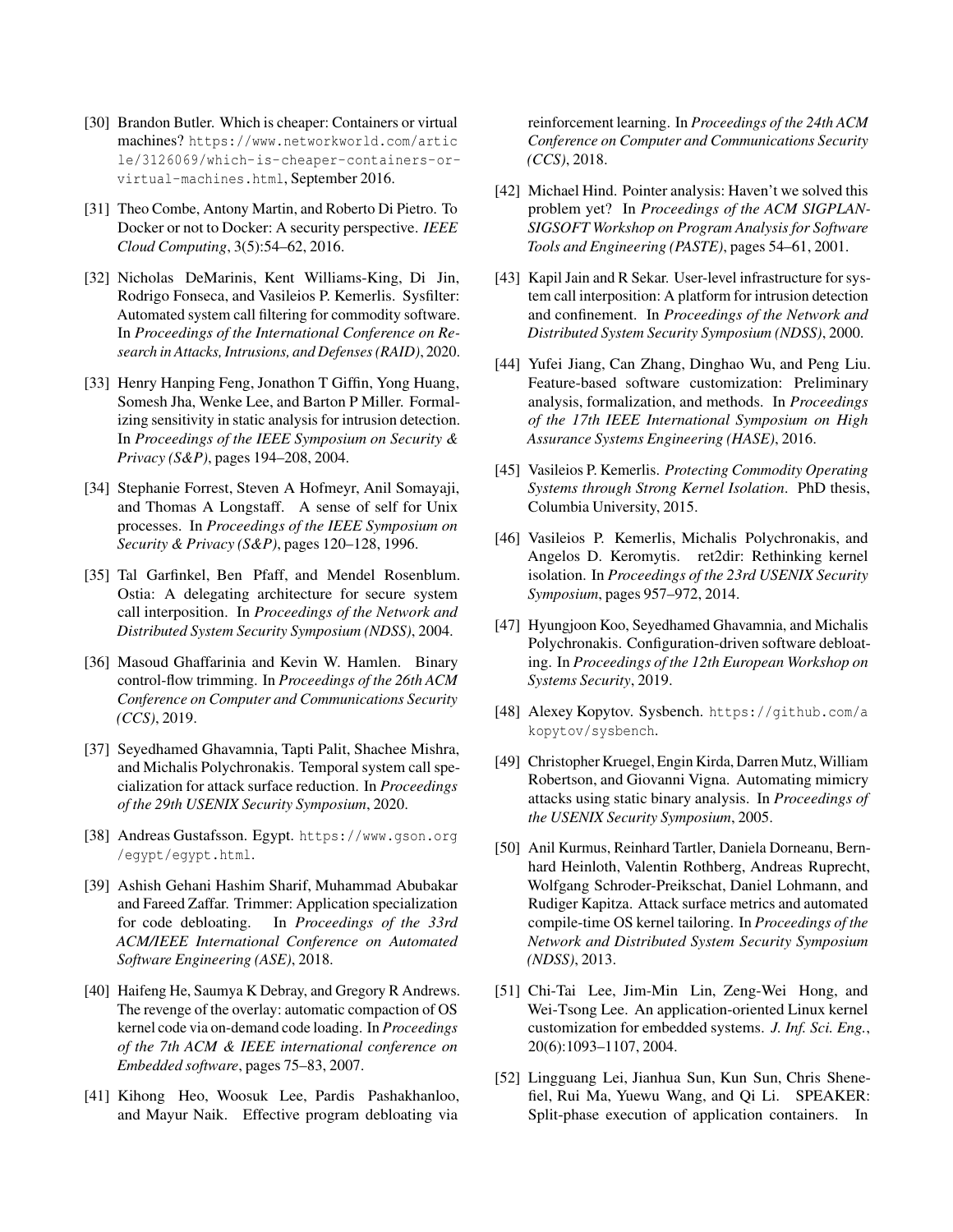*Proceedings of the 12th Conference on Detection of Intrusions and Malware, and Vulnerability Assessment (DIMVA)*, pages 230–251, 2017.

- <span id="page-14-8"></span>[53] Yiwen Li, Brendan Dolan-Gavitt, Sam Weber, and Justin Cappos. Lock-in-pop: Securing privileged operating system kernels by keeping on the beaten path. In *Proceedings of the USENIX Annual Technical Conference (ATC)*, 2017.
- <span id="page-14-11"></span>[54] Xin Lin, Lingguang Lei, Yuewu Wang, Jiwu Jing, Kun Sun, and Quan Zhou. A measurement study on Linux container security: Attacks and countermeasures. In *Proceedings of the 34th Annual Computer Security Applications Conference (ACSAC)*, pages 418–429, 2018.
- <span id="page-14-7"></span>[55] Steven McCanne and Van Jacobson. The BSD packet filter: A new architecture for user-level packet capture. In *Proceedings of the USENIX Winter Conference*, 1993.
- <span id="page-14-1"></span>[56] Shachee Mishra and Michalis Polychronakis. Shredder: Breaking Exploits through API Specialization. In *Proceedings of the 34th Annual Computer Security Applications Conference (ACSAC)*, 2018.
- <span id="page-14-19"></span>[57] Shachee Mishra and Michalis Polychronakis. Saffire: Context-sensitive function specialization against code reuse attacks. In *Proceedings of the 5th IEEE European Symposium on Security and Privacy (EuroS&P)*, 2020.
- <span id="page-14-2"></span>[58] Collin Mulliner and Matthias Neugschwandtner. Breaking payloads with runtime code stripping and image freezing, 2015. Black Hat USA.
- <span id="page-14-6"></span>[59] Karen Scarfone Murugiah Souppaya, John Morello. Application Container Security Guide, 2017. [https://nvlpubs.nist.gov/nistpubs/Spec](https://nvlpubs.nist.gov/nistpubs/SpecialPublications/NIST.SP.800-190.pdf) [ialPublications/NIST.SP.800-190.pdf](https://nvlpubs.nist.gov/nistpubs/SpecialPublications/NIST.SP.800-190.pdf).
- <span id="page-14-10"></span>[60] Tapti Palit, Yongming Shen, and Michael Ferdman. Demystifying cloud benchmarking. In *Proceedings of the International Symposium on Performance Analysis of Systems and Software (ISPASS)*, pages 122–132, 2016.
- <span id="page-14-13"></span>[61] Chetan Parampalli, R Sekar, and Rob Johnson. A practical mimicry attack against powerful system-call monitors. In *Proceedings of the ACM Symposium on Information, Computer and Communications Security (ASIACCS)*, pages 156–167, 2008.
- <span id="page-14-12"></span>[62] Nikita Popov. PHP abstract syntax tree. <https://github.com/nikic/php-ast>.
- <span id="page-14-17"></span>[63] Chris Porter, Girish Mururu, Prithayan Barua, and Santosh Pande. Blankit library debloating: Getting what you want instead of cutting what you don't. In *Proceedings of the 41st ACM SIGPLAN Conference on Programming Language Design and Implementation (PLDI)*, pages 164–180, 2020.
- <span id="page-14-20"></span>[64] Chenxiong Qian, Hong Hu, Mansour Alharthi, Pak Ho Chung, Taesoo Kim, and Wenke Lee. RAZOR: A framework for post-deployment software debloating. In *Proceedings of the 28th USENIX Security Symposium*, 2019.
- <span id="page-14-9"></span>[65] Anh Quach and Aravind Prakash. Bloat factors and binary specialization. In *Proceedings of the 3rd ACM Workshop on Forming an Ecosystem Around Software Transformation (FEAST)*, pages 31–38, 2019.
- <span id="page-14-3"></span>[66] Anh Quach, Aravind Prakash, and Lok Yan. Debloating software through piece-wise compilation and loading. In *Proceedings of the 27th USENIX Security Symposium*, pages 869–886, 2018.
- <span id="page-14-14"></span>[67] Mohan Rajagopalan, Matti Hiltunen, Trevor Jim, and Richard Schlichting. Authenticated system calls. In *Proceedings of the International Conference on Dependable Systems and Networks (DSN)*, pages 358–367, 2005.
- <span id="page-14-4"></span>[68] Vaibhav Rastogi, Drew Davidson, Lorenzo De Carli, Somesh Jha, and Patrick D. McDaniel. Cimplifier: automatically debloating containers. In *Proceedings of the 11th Joint Meeting on Foundations of Software Engineering (ESEC/FSE)*, 2017.
- <span id="page-14-5"></span>[69] Vaibhav Rastogi, Chaitra Niddodi, Sibin Mohan, and Somesh Jha. New directions for container debloating. In *Proceedings of the 2nd Workshop on Forming an Ecosystem Around Software Transformation (FEAST)*, pages 51–56, 2017.
- <span id="page-14-0"></span>[70] Daniel Shapira. Escaping Docker container using waitid() –  $CVE-2017-5123$ , 2017. https: [//www.twistlock.com/labs-blog/escaping-doc](https://www.twistlock.com/labs-blog/escaping-docker-container-using-waitid-cve-2017-5123/) [ker-container-using-waitid-cve-2017-5123/](https://www.twistlock.com/labs-blog/escaping-docker-container-using-waitid-cve-2017-5123/).
- <span id="page-14-16"></span>[71] Rui Shu, Xiaohui Gu, and William Enck. A study of security vulnerabilities on Docker Hub. In *Proceedings of the 7th ACM Conference on Data and Application Security and Privacy (CODASPY)*, pages 269–280, 2017.
- <span id="page-14-18"></span>[72] Linhai Song and Xinyu Xing. Fine-grained library customization. In *Proceedings of the 1st ECOOP International Workshop on Software Debloating and Delayering (SALAD)*, 2018.
- <span id="page-14-21"></span>[73] Kanchi Gopinath Suparna Bhattacharya and Mangala Gowri Nanda. Combining concern input with program analysis for bloat detection. In *Proceedings of the ACM SIGPLAN International Conference on Object Oriented Programming Systems Languages & Applications (OOPSLA)*, 2013.
- <span id="page-14-15"></span>[74] David Wagner and Drew Dean. Intrusion detection via static analysis. In *Proceedings of the IEEE Symposium on Security & Privacy*, pages 156–168, 2001.